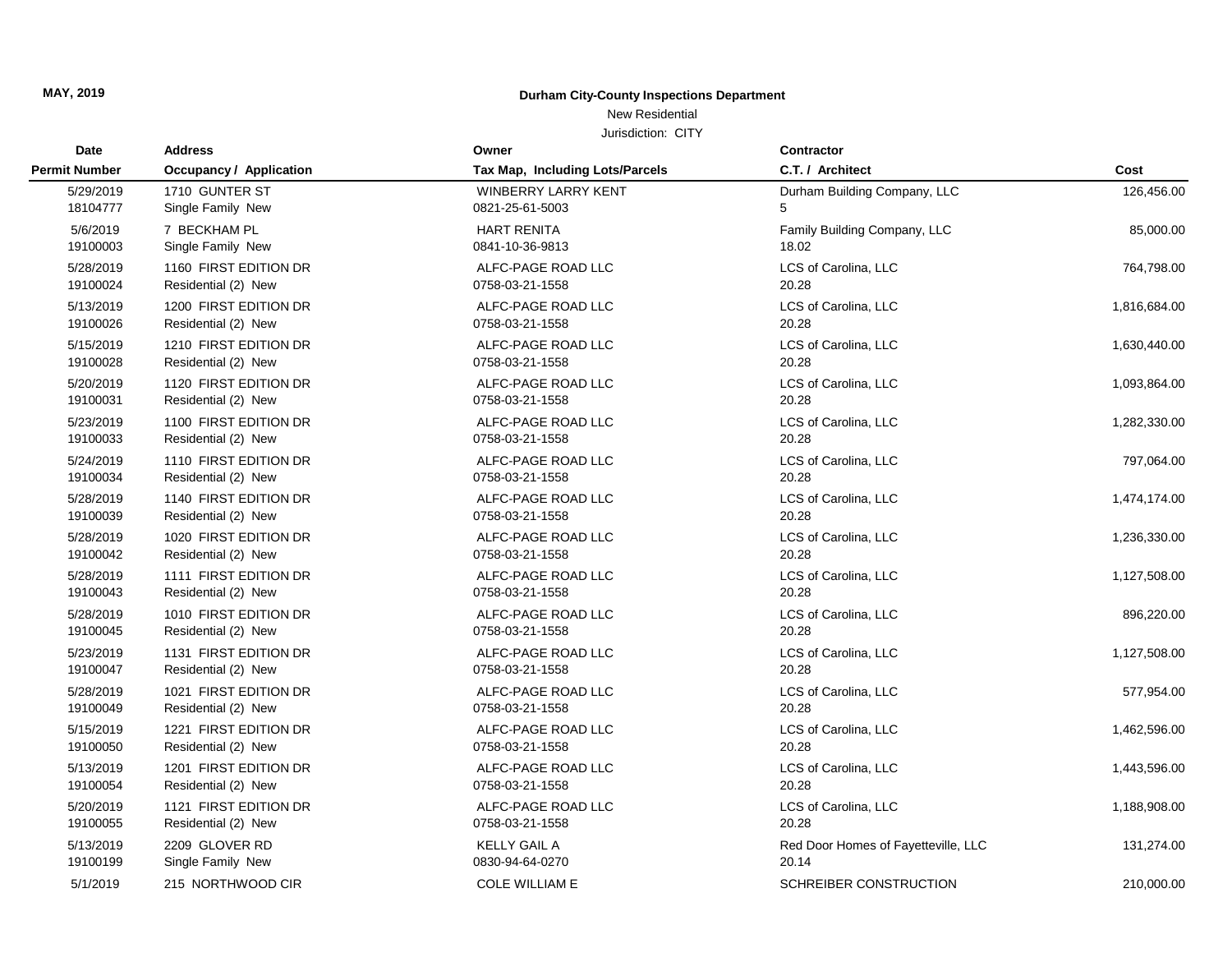New Residential

| Date          | <b>Address</b>                 | Owner                                  | Contractor                                |            |
|---------------|--------------------------------|----------------------------------------|-------------------------------------------|------------|
| <b>Number</b> | <b>Occupancy / Application</b> | <b>Tax Map, Including Lots/Parcels</b> | C.T. / Architect                          | Cost       |
| 19100528      | Single Family New              | 0831-05-09-4915                        | 8.02                                      |            |
| 5/6/2019      | 238 BRIER SUMMIT PL            | <b>WBTH LLC</b>                        | Ryan Homes and/or NV Homes NVR, Inc., T/A | 125,400.00 |
| 19100753      | Townhouse New                  | 0758-27-47-6803                        | 20.14                                     |            |
| 5/6/2019      | 240 BRIER SUMMIT PL            | <b>WBTH LLC</b>                        | Ryan Homes and/or NV Homes NVR, Inc., T/A | 141,042.00 |
| 19100754      | Townhouse New                  | 0758-27-48-6095                        | 20.14                                     |            |
| 5/6/2019      | 242 BRIER SUMMIT PL            | <b>WBTH LLC</b>                        | Ryan Homes and/or NV Homes NVR, Inc., T/A | 126,192.00 |
| 19100755      | <b>Townhouse New</b>           | 0758-27-48-7264                        | 20.14                                     |            |
| 5/6/2019      | 244 BRIER SUMMIT PL            | <b>WBTH LLC</b>                        | Ryan Homes and/or NV Homes NVR, Inc., T/A | 126,192.00 |
| 19100756      | Townhouse New                  | 0758-27-48-8433                        | 20.14                                     |            |
| 5/6/2019      | 246 BRIER SUMMIT PL            | <b>WBTH LLC</b>                        | Ryan Homes and/or NV Homes NVR, Inc., T/A | 125,400.00 |
| 19100757      | <b>Townhouse New</b>           | 0758-27-48-9616                        | 20.14                                     |            |
| 5/3/2019      | 2701 UNIVERSITY DR             | <b>BARNES AMANDA</b>                   | Tobin Construction Company, LLC           | 262,614.00 |
| 19100944      | Single Family New              | 0820-18-01-3858                        | 20.07                                     |            |
| 5/31/2019     | 805 DREW ST                    | <b>BUILDER BEE PROJECTS LLC</b>        | Construction, Service & Maintenance Inc.  | 204,500.00 |
| 19100946      | Single Family New              | 0831-06-39-6327                        | 9                                         |            |
| 5/3/2019      | 1001 GLENDALE AVE              | REVISION DEVELOPERS LLC                | LEGACY BUILDING CO., LLC                  | 330,000.00 |
| 19100968      | Single Family New              | 0832-17-00-6589                        | 2                                         |            |
| 5/3/2019      | 613 HARDEE ST                  | JONES LYNNE W                          | Gitto, Peter                              | 130,000.00 |
| 19101211      | Single Family New              | 0831-08-99-5036                        | 10.02                                     |            |
| 5/6/2019      | 2014 ASHE ST                   | <b>BELVETT GAIL</b>                    | <b>Gail Belvett</b>                       | 58,310.00  |
| 19101277      | Single Family New              | 0831-15-52-9617                        | 10.01                                     |            |
| 5/6/2019      | 402 SMALLWOOD DR               | <b>WBTH LLC</b>                        | Ryan Homes and/or NV Homes NVR, Inc., T/A | 142,890.00 |
| 19101304      | Townhouse New                  | 0758-27-73-9520                        | 20.14                                     |            |
| 5/6/2019      | 404 SMALLWOOD DR               | <b>WBTH LLC</b>                        | Ryan Homes and/or NV Homes NVR, Inc., T/A | 145,200.00 |
| 19101305      | Townhouse New                  | 0758-27-73-6512                        | 20.14                                     |            |
| 5/6/2019      | 406 SMALLWOOD DR               | <b>WBTH LLC</b>                        | Ryan Homes and/or NV Homes NVR, Inc., T/A | 146,586.00 |
| 19101306      | <b>Townhouse New</b>           | 0758-27-73-2584                        | 20.14                                     |            |
| 5/1/2019      | 2601 ANGIER AVE                | HABITAT FOR HUMANITY OF DURHAM         | HABITAT FOR HUMANITY OF DURHAM INC.       | 84,282.00  |
| 19101332      | Single Family New              | 0831-20-71-8475                        | 10.01                                     |            |
| 5/3/2019      | 1006 TUSCARORA LN              | <b>RREF II-FH NC SIERRA LLC</b>        | Lennar Carolinas, LLC                     | 239,712.00 |
| 19101390      | Single Family New              | 0769-01-18-8178                        | 19                                        |            |
| 5/7/2019      | 2117 MEADOWCREEK DR            | <b>LAKEFIELD FARM LLC</b>              | HOMES BY DICKERSON, INC.                  | 290,000.00 |
| 19101405      | Single Family New              | 0814-70-00-2303                        | 17.07                                     |            |
| 5/24/2019     | 300 SILVERHAWK LN              | M/I HOMES OF RALEIGH LLC               | M/I HOMES OF RALEIGH LLC                  | 238,854.00 |
| 19101501      | Single Family New              | 0769-61-98-5268                        | 19.00                                     |            |
| 5/3/2019      | 1015 PONDFIELD WAY             | <b>TAYLOR MORRISON OF CAROLINAS</b>    | TAYLOR MORRISON OF CAROLINAS, INC.        | 202,752.00 |
| 19101504      | Single Family New              | 0728-22-21-7466                        | 20.12                                     |            |

| Permit Number        | <b>Occupancy / Application</b>       | Tax Map, Including Lots/Parcels         |
|----------------------|--------------------------------------|-----------------------------------------|
| 19100528             | Single Family New                    | 0831-05-09-4915                         |
| 5/6/2019             | 238 BRIER SUMMIT PL                  | <b>WBTH LLC</b>                         |
| 19100753             | Townhouse New                        | 0758-27-47-6803                         |
| 5/6/2019             | 240 BRIER SUMMIT PL                  | <b>WBTH LLC</b>                         |
| 19100754             | Townhouse New                        | 0758-27-48-6095                         |
| 5/6/2019             | 242 BRIER SUMMIT PL                  | <b>WBTH LLC</b>                         |
| 19100755             | Townhouse New                        | 0758-27-48-7264                         |
| 5/6/2019             | 244 BRIER SUMMIT PL                  | <b>WBTH LLC</b>                         |
| 19100756             | Townhouse New                        | 0758-27-48-8433                         |
| 5/6/2019<br>19100757 | 246 BRIER SUMMIT PL<br>Townhouse New | <b>WBTH LLC</b><br>0758-27-48-9616      |
|                      | 2701 UNIVERSITY DR                   |                                         |
| 5/3/2019<br>19100944 | Single Family New                    | <b>BARNES AMANDA</b><br>0820-18-01-3858 |
| 5/31/2019            | 805 DREW ST                          | <b>BUILDER BEE PROJECTS LLC</b>         |
| 19100946             | Single Family New                    | 0831-06-39-6327                         |
| 5/3/2019             | 1001 GLENDALE AVE                    | <b>REVISION DEVELOPERS LLC</b>          |
| 19100968             | Single Family New                    | 0832-17-00-6589                         |
| 5/3/2019             | 613 HARDEE ST                        | JONES LYNNE W                           |
| 19101211             | Single Family New                    | 0831-08-99-5036                         |
| 5/6/2019             | 2014 ASHE ST                         | <b>BELVETT GAIL</b>                     |
| 19101277             | Single Family New                    | 0831-15-52-9617                         |
| 5/6/2019             | 402 SMALLWOOD DR                     | <b>WBTH LLC</b>                         |
| 19101304             | Townhouse New                        | 0758-27-73-9520                         |
| 5/6/2019             | 404 SMALLWOOD DR                     | <b>WBTH LLC</b>                         |
| 19101305             | Townhouse New                        | 0758-27-73-6512                         |
| 5/6/2019<br>19101306 | 406 SMALLWOOD DR<br>Townhouse New    | <b>WBTH LLC</b><br>0758-27-73-2584      |
|                      | 2601 ANGIER AVE                      | HABITAT FOR HUMANITY OF DU              |
| 5/1/2019<br>19101332 | Single Family New                    | 0831-20-71-8475                         |
| 5/3/2019             | 1006 TUSCARORA LN                    | RREF II-FH NC SIERRA LLC                |
| 19101390             | Single Family New                    | 0769-01-18-8178                         |
| 5/7/2019             | 2117 MEADOWCREEK DR                  | <b>LAKEFIELD FARM LLC</b>               |
| 19101405             | Single Family New                    | 0814-70-00-2303                         |
| 5/24/2019            | 300 SILVERHAWK LN                    | M/I HOMES OF RALEIGH LLC                |
| 19101501             | Single Family New                    | 0769-61-98-5268                         |
| 5/3/2019             | 1015 PONDFIELD WAY                   | <b>TAYLOR MORRISON OF CAROL</b>         |
| 19101504             | Single Family New                    | 0728-22-21-7466                         |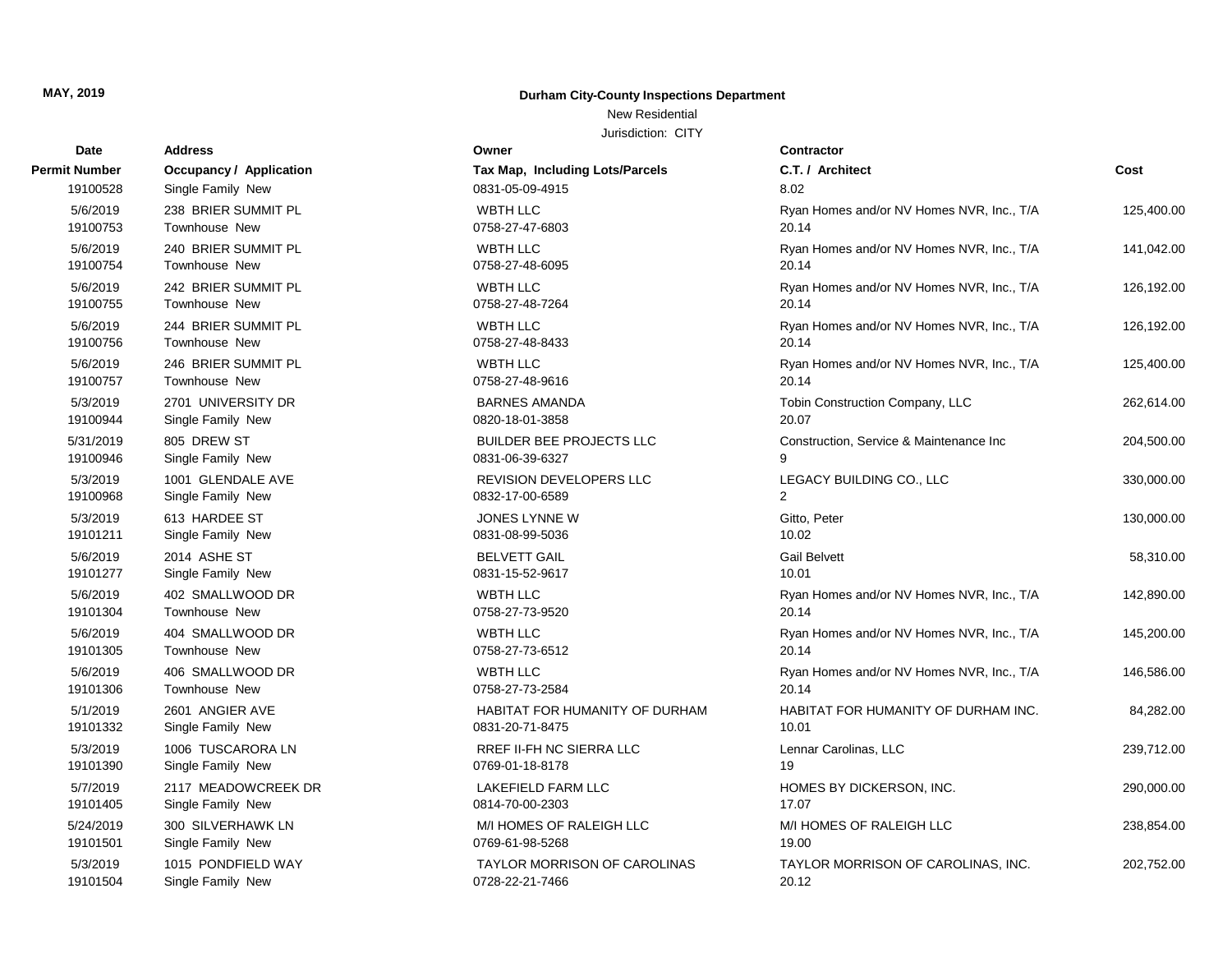# **Date Contractor Address Owner Permit Number Occupancy / Application** 19101630 Townhouse New 5/28/2019 33 GALWAY GLENN LN 19101591 Townhouse New 5/28/2019 31 GALWAY GLENN LN 19101590 Townhouse New 5/15/2019 1326 WHITE BEACH LN 19101589 Townhouse New 5/15/2019 1324 WHITE BEACH LN 19101587 Townhouse New 5/15/2019 1322 WHITE BEACH LN 19101559 Single Family New 5/15/2019 1320 WHITE BEACH LN 19101556 Single Family New 5/6/2019 1221 BIRCHBARK RD 19101536 Single Family New 5/17/2019 1103 FARM LEAF DR 19101535 Townhouse New 5/7/2019 506 PORCH SWING PL 19101534 Townhouse New 19101533 Townhouse New 19101532 Townhouse New 19101531 Townhouse New 19101511 Single Family New 19101510 Single Family New 5/7/2019 907 LIPPINCOTT RD 19101509 Single Family New 5/3/2019 1220 PONDFIELD WAY 19101508 Single Family New 19101506 Single Family New

#### **MAY, 2019 Durham City-County Inspections Department**

New Residential

| Tax Map, Including Lots/Parcels                        |
|--------------------------------------------------------|
| ELLIS ROAD RESIDENTIAL LP<br>0749-01-38-3533           |
| ELLIS ROAD RESIDENTIAL LP<br>0749-01-19-7944           |
| ELLIS ROAD RESIDENTIAL LP<br>0749-01-28-9742           |
| <b>TAYLOR MORRISON OF CAROLINAS</b><br>0728-23-42-1636 |
| ELLIS ROAD RESIDENTIAL LP<br>0749-01-19-7848           |
| <b>WBTH LLC</b><br>0758-27-18-5997                     |
| <b>WBTH LLC</b><br>0758-27-18-8935                     |
| <b>WBTH LLC</b><br>0758-27-28-0935                     |
| <b>WBTH LLC</b><br>0758-27-28-2935                     |
| <b>WBTH LLC</b><br>0758-27-28-4986                     |
| <b>LENNAR CAROLINAS LLC</b><br>0850-02-97-5821         |
| <b>RREF II-FH NC SIERRA LLC</b><br>0769-01-18-2966     |
| PULTE HOME COMPANY LLC<br>0811-13-12-4801              |
| M/I HOMES OF RALEIGH LLC<br>0769-60-17-4700            |
| M/I HOMES OF RALEIGH LLC<br>0769-60-17-5491            |
| M/I HOMES OF RALEIGH LLC<br>0769-60-17-7147            |
| M/I HOMES OF RALEIGH LLC<br>0769-60-16-9960            |
| <b>CMD-LONGVIEW LLC</b><br>0812-16-86-8503             |
| <b>CMD-LONGVIEW LLC</b>                                |

| t Number  | <b>Occupancy / Application</b> | Tax Map, Including Lots/Parcels | C.T. / Architect                          | Cost       |
|-----------|--------------------------------|---------------------------------|-------------------------------------------|------------|
| 5/7/2019  | 1606 WRENN RD                  | ELLIS ROAD RESIDENTIAL LP       | Meritage Homes of the Carolinas, Inc.     | 153,054.00 |
| 19101506  | Single Family New              | 0749-01-38-3533                 | 18.09                                     |            |
| 5/7/2019  | 905 LIPPINCOTT RD              | ELLIS ROAD RESIDENTIAL LP       | Meritage Homes of the Carolinas, Inc.     | 235,254.00 |
| 19101508  | Single Family New              | 0749-01-19-7944                 | 18.09                                     |            |
| 5/7/2019  | 1623 WRENN RD                  | ELLIS ROAD RESIDENTIAL LP       | Meritage Homes of the Carolinas, Inc.     | 154,572.00 |
| 19101509  | Single Family New              | 0749-01-28-9742                 | 18.09                                     |            |
| 5/3/2019  | 1220 PONDFIELD WAY             | TAYLOR MORRISON OF CAROLINAS    | TAYLOR MORRISON OF CAROLINAS, INC.        | 208,362.00 |
| 19101510  | Single Family New              | 0728-23-42-1636                 | 20.12                                     |            |
| 5/7/2019  | 907 LIPPINCOTT RD              | ELLIS ROAD RESIDENTIAL LP       | Meritage Homes of the Carolinas, Inc.     | 217,668.00 |
| 19101511  | Single Family New              | 0749-01-19-7848                 | 18.09                                     |            |
| 5/21/2019 | 102 JOURNEY PL                 | <b>WBTH LLC</b>                 | Ryan Homes and/or NV Homes NVR, Inc., T/A | 143,484.00 |
| 19101531  | <b>Townhouse New</b>           | 0758-27-18-5997                 | 20.14                                     |            |
| 5/21/2019 | 104 JOURNEY PL                 | <b>WBTH LLC</b>                 | Ryan Homes and/or NV Homes NVR, Inc., T/A | 144,342.00 |
| 19101532  | Townhouse New                  | 0758-27-18-8935                 | 20.14                                     |            |
| 5/21/2019 | 106 JOURNEY PL                 | <b>WBTH LLC</b>                 | Ryan Homes and/or NV Homes NVR, Inc., T/A | 144,342.00 |
| 19101533  | Townhouse New                  | 0758-27-28-0935                 | 2014                                      |            |
| 5/21/2019 | 108 JOURNEY PL                 | <b>WBTH LLC</b>                 | Ryan Homes and/or NV Homes NVR, Inc., T/A | 128,370.00 |
| 19101534  | Townhouse New                  | 0758-27-28-2935                 | 20.14                                     |            |
| 5/21/2019 | 110 JOURNEY PL                 | <b>WBTH LLC</b>                 | Ryan Homes and/or NV Homes NVR, Inc., T/A | 127,578.00 |
| 19101535  | Townhouse New                  | 0758-27-28-4986                 | 20.14                                     |            |
| 5/7/2019  | 506 PORCH SWING PL             | LENNAR CAROLINAS LLC            | Lennar Carolinas, LLC                     | 180,444.00 |
| 19101536  | Single Family New              | 0850-02-97-5821                 | 18.08                                     |            |
| 5/17/2019 | 1103 FARM LEAF DR              | RREF II-FH NC SIERRA LLC        | Lennar Carolinas, LLC                     | 151,272.00 |
| 19101556  | Single Family New              | 0769-01-18-2966                 | 19                                        |            |
| 5/6/2019  | 1221 BIRCHBARK RD              | PULTE HOME COMPANY LLC          | Pulte Home Company, LLC                   | 215,160.00 |
| 19101559  | Single Family New              | 0811-13-12-4801                 | 20.17                                     |            |
| 5/15/2019 | 1320 WHITE BEACH LN            | M/I HOMES OF RALEIGH LLC        | M/I HOMES OF RALEIGH LLC                  | 184,602.00 |
| 19101587  | Townhouse New                  | 0769-60-17-4700                 | 19.00                                     |            |
| 5/15/2019 | 1322 WHITE BEACH LN            | M/I HOMES OF RALEIGH LLC        | M/I HOMES OF RALEIGH LLC                  | 170,148.00 |
| 19101589  | Townhouse New                  | 0769-60-17-5491                 | 19.00                                     |            |
| 5/15/2019 | 1324 WHITE BEACH LN            | M/I HOMES OF RALEIGH LLC        | M/I HOMES OF RALEIGH LLC                  | 170,148.00 |
| 19101590  | <b>Townhouse New</b>           | 0769-60-17-7147                 | 19.00                                     |            |
| 5/15/2019 | 1326 WHITE BEACH LN            | M/I HOMES OF RALEIGH LLC        | M/I HOMES OF RALEIGH LLC                  | 185,130.00 |
| 19101591  | Townhouse New                  | 0769-60-16-9960                 | 19.00                                     |            |
| 5/28/2019 | 31 GALWAY GLENN LN             | <b>CMD-LONGVIEW LLC</b>         | <b>JOSEPH K. STEWART</b>                  | 134,838.00 |
| 19101630  | Townhouse New                  | 0812-16-86-8503                 | 17.06                                     |            |
| 5/28/2019 | 33 GALWAY GLENN LN             | <b>CMD-LONGVIEW LLC</b>         | <b>JOSEPH K. STEWART</b>                  | 125,136.00 |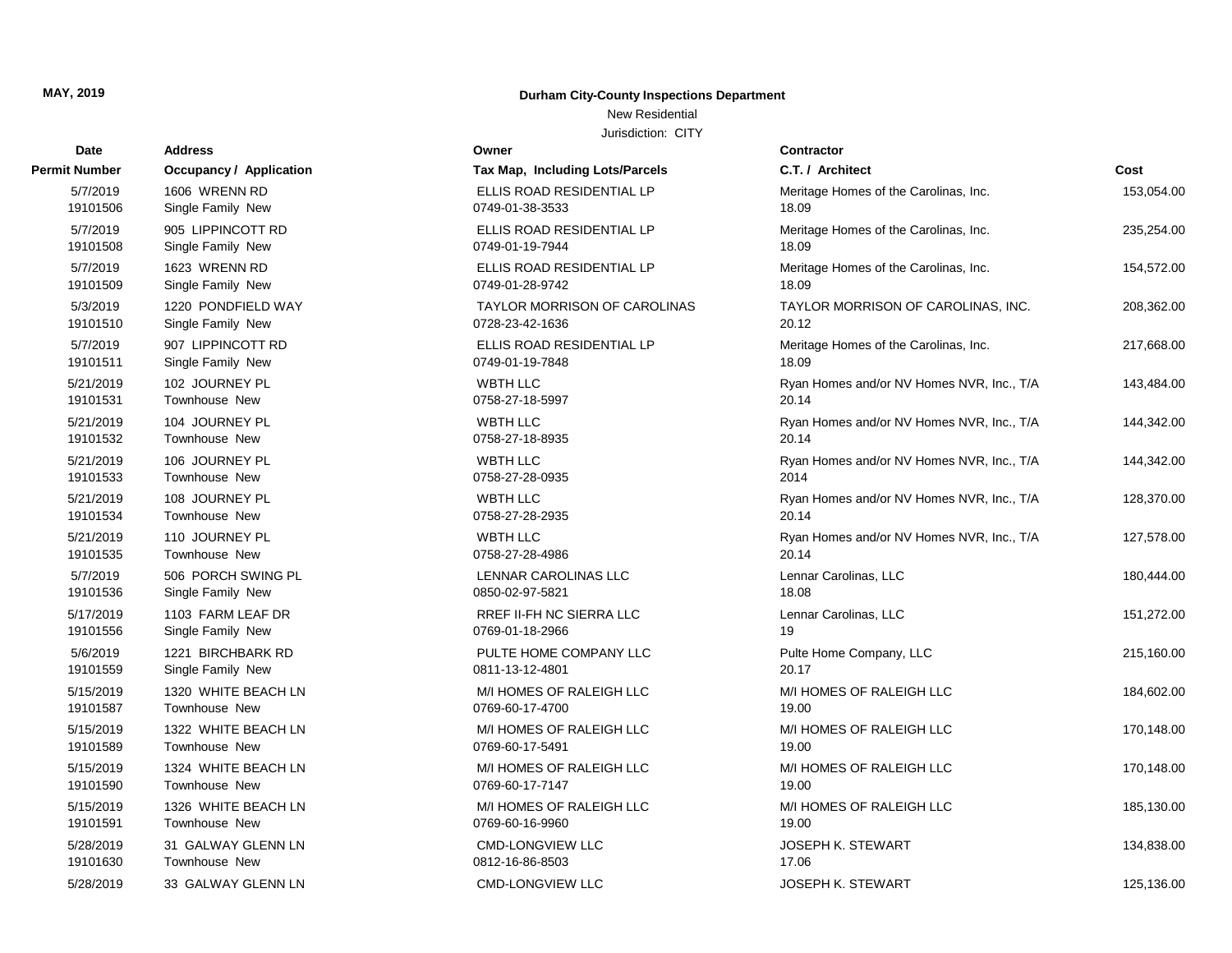#### New Residential

| <b>Date</b>          | <b>Address</b>                 | Owner                           | Contractor                        |            |
|----------------------|--------------------------------|---------------------------------|-----------------------------------|------------|
| <b>Permit Number</b> | <b>Occupancy / Application</b> | Tax Map, Including Lots/Parcels | C.T. / Architect                  | Cost       |
| 19101631             | Townhouse New                  | 0812-16-86-7799                 | 17.06                             |            |
| 5/28/2019            | 35 GALWAY GLENN LN             | <b>CMD-LONGVIEW LLC</b>         | <b>JOSEPH K. STEWART</b>          | 125,136.00 |
| 19101632             | Townhouse New                  | 0812-16-86-7999                 | 17.06                             |            |
| 5/28/2019            | 37 GALWAY GLENN LN             | <b>CMD-LONGVIEW LLC</b>         | <b>JOSEPH K. STEWART</b>          | 125,136.00 |
| 19101633             | Townhouse New                  | 0812-16-87-7199                 | 17.06                             |            |
| 5/28/2019            | 39 GALWAY GLENN LN             | <b>CMD-LONGVIEW LLC</b>         | <b>JOSEPH K. STEWART</b>          | 269,676.00 |
| 19101634             | Townhouse New                  | 0812-16-87-7482                 | 17.06                             |            |
| 5/13/2019            | 234 SILVERHAWK LN              | M/I HOMES OF RALEIGH LLC        | M/I HOMES OF RALEIGH LLC          | 189,374.00 |
| 19101653             | Single Family New              | 0769-61-98-0299                 | 19.00                             |            |
| 5/13/2019            | 113 HILLSIDE AVE               | SELF-HELP VENTURES FUND         | Durham Building Company, LLC      | 106,392.00 |
| 19101701             | Single Family New              | 0821-16-84-4114                 | 12.01                             |            |
| 5/10/2019            | 1109 SOUTH ST                  | SELF-HELP VENTURES FUND         | Durham Building Company, LLC      | 95,000.00  |
| 19101702             | Single Family New              | 0821-16-72-8715                 | 12.01                             |            |
| 5/28/2019            | 214 MACY GROVE DR              | <b>WEEKLEY HOMES LLC</b>        | Weekley Homes, L.P.               | 204,230.00 |
| 19101703             | Single Family New              | 0708-01-26-3824                 | 20.18                             |            |
| 5/21/2019            | 2830 BEECHWOOD DR              | PEGASUS LAND CO LLC             | PEGASUS LAND CO., LLC             | 100,000.00 |
| 19101711             | Single Family New              | 0820-14-44-6013                 | 20.09                             |            |
| 5/3/2019             | 2004 ARBORWOOD DR              | LAKEFIELD FARM LLC              | HOMES BY DICKERSON, INC.          | 317,724.00 |
| 19101713             | Single Family New              | 0813-79-34-6880                 | 17.07                             |            |
| 5/2/2019             | 2108 ARBORWOOD DR              | LAKEFIELD FARM LLC              | HOMES BY DICKERSON, INC.          | 295,000.00 |
| 19101714             | Single Family New              | 0813-78-59-1991                 | 17.07                             |            |
| 5/7/2019             | 906 NARRATIVE LN               | AV HOMES OF RALEIGH LLC         | AV HOMES OF RALEIGH, LLC.         | 188,079.00 |
| 19101718             | Single Family New              | 0748-94-45-9528                 | 20.14                             |            |
| 5/1/2019             | 6211 LAKEFRONT ST              | PULTE HOME COMPANY LLC          | Pulte Home Company, LLC           | 155,000.00 |
| 19101723             | Single Family New              | 0749-83-85-4644                 | 18.05                             |            |
| 5/7/2019             | 1101 NEIGHBORLY WAY            | LENNAR CAROLINAS LLC            | Lennar Carolinas, LLC             | 131,472.00 |
| 19101725             | Townhouse New                  | 0758-02-58-0730                 | 20.28                             |            |
| 5/7/2019             | 1103 NEIGHBORLY WAY            | LENNAR CAROLINAS LLC            | Lennar Carolinas, LLC             | 135,036.00 |
| 19101726             | Townhouse New                  | 0758-02-58-0659                 | 20.28                             |            |
| 5/7/2019             | 1105 NEIGHBORLY WAY            | LENNAR CAROLINAS LLC            | Lennar Carolinas, LLC             | 135,036.00 |
| 19101727             | Townhouse New                  | 0758-02-58-0679                 | 20.28                             |            |
| 5/7/2019             | 1107 NEIGHBORLY WAY            | LENNAR CAROLINAS LLC            | Lennar Carolinas, LLC             | 162,360.00 |
| 19101728             | Townhouse New                  | 0758-02-58-1609                 | 20.28                             |            |
| 5/6/2019             | 428 JEROME RD                  | <b>B WALLACE DESIGN &amp;</b>   | WALLACE, B. DESIGN & CONSTRUCTION | 197,000.00 |
| 19101735             | Single Family New              | 0739-17-74-5417                 | 20.26                             |            |
| 5/24/2019            | 111 CURLEW DR                  | <b>GRAYSON DARE HOMES INC</b>   | <b>GRAYSON DARE HOMES, INC.</b>   | 420,000.00 |
| 19101739             | Single Family New              | 0707-59-97-0935                 | 20.12                             |            |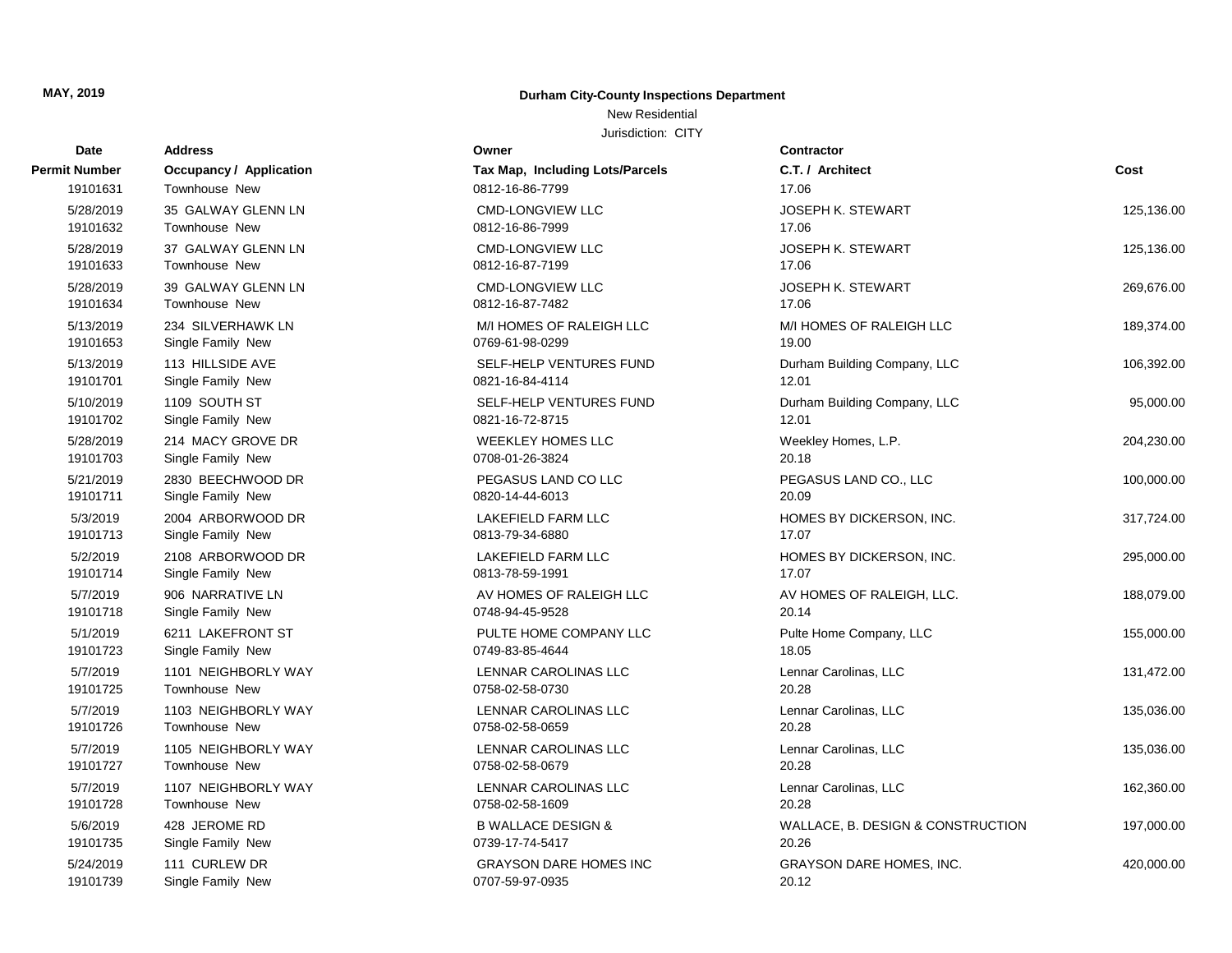Address **Permit Number Occupancy / Application** 

#### **MAY, 2019 Durham City-County Inspections Department**

#### New Residential

| Date                  | <b>Address</b>                   | Owner                                    | <b>Contractor</b>                             |            |
|-----------------------|----------------------------------|------------------------------------------|-----------------------------------------------|------------|
| Number                | <b>Occupancy / Application</b>   | Tax Map, Including Lots/Parcels          | C.T. / Architect                              | Cost       |
| 5/9/2019              | 205 MAYWEED DR                   | PULTE HOME COMPANY LLC                   | Pulte Home Company, LLC                       | 240,570.00 |
| 19101750              | Single Family New                | 0811-13-13-6091                          | 20.17                                         |            |
| 5/9/2019              | 6205 LAKEFRONT ST                | PULTE HOME COMPANY LLC                   | Pulte Home Company, LLC                       | 192,456.00 |
| 19101751              | Single Family New                | 0749-83-87-9128                          | 18.05                                         |            |
| 5/9/2019              | 6209 LAKEFRONT ST                | PULTE HOME COMPANY LLC                   | Pulte Home Company, LLC                       | 185,000.00 |
| 19101752              | Single Family New                | 0749-83-86-5192                          | 18.05                                         |            |
| 5/15/2019             | 1416 COMPASS DR                  | <b>D R HORTON INC</b>                    | D.R. Horton, Inc., T/A Emerald Homes          | 135,498.00 |
| 19101753              | <b>Townhouse New</b>             | 0830-21-75-1857                          | 20.26                                         |            |
| 5/15/2019             | 1414 COMPASS DR                  | <b>D R HORTON INC</b>                    | D.R. Horton, Inc., T/A Emerald Homes          | 130,878.00 |
| 19101754              | Townhouse New                    | 0830-21-75-4955                          | 20.26                                         |            |
| 5/15/2019             | 1412 COMPASS DR                  | <b>D R HORTON INC</b>                    | D.R. Horton, Inc., T/A Emerald Homes          | 130,878.00 |
| 19101755              | Townhouse New                    | 0830-21-76-6070                          | 20.26                                         |            |
| 5/15/2019             | 1410 COMPASS DR                  | <b>D R HORTON INC</b>                    | D.R. Horton, Inc., T/A Emerald Homes          | 239,118.00 |
| 19101756              | Townhouse New                    | 0830-21-76-8085                          | 20.26                                         |            |
| 5/15/2019<br>19101757 | 1408 COMPASS DR<br>Townhouse New | <b>D R HORTON INC</b><br>0830-21-86-0190 | D.R. Horton, Inc., T/A Emerald Homes<br>20.26 | 130,878.00 |
| 5/15/2019             | 1406 COMPASS DR                  | <b>D R HORTON INC</b>                    |                                               | 130,878.00 |
| 19101758              | <b>Townhouse New</b>             | 0830-21-86-3115                          | D.R. Horton, Inc., T/A Emerald Homes<br>20.26 |            |
| 5/15/2019             | 1404 COMPASS DR                  | <b>D R HORTON INC</b>                    | D.R. Horton, Inc., T/A Emerald Homes          | 135,498.00 |
| 19101759              | Townhouse New                    | 0830-21-86-5250                          | 20.26                                         |            |
| 5/9/2019              | 6303 LAKEFRONT ST                | PULTE HOME COMPANY LLC                   | Pulte Home Company, LLC                       | 166,548.00 |
| 19101760              | Single Family New                | 0749-83-73-9627                          | 18.05                                         |            |
| 5/9/2019              | 6305 LAKEFRONT ST                | PULTE HOME COMPANY LLC                   | Pulte Home Company, LLC                       | 251,196.00 |
| 19101761              | Single Family New                | 0749-83-73-9162                          | 18.05                                         |            |
| 5/9/2019              | 1008 PONDFIELD WAY               | <b>TAYLOR MORRISON OF CAROLINAS</b>      | TAYLOR MORRISON OF CAROLINAS, INC.            | 237,666.00 |
| 19101768              | Single Family New                | 0728-21-49-5884                          | 20.12                                         |            |
| 5/9/2019              | 1013 PONDFIELD WAY               | <b>TAYLOR MORRISON OF CAROLINAS</b>      | TAYLOR MORRISON OF CAROLINAS, INC.            | 236,676.00 |
| 19101769              | Single Family New                | 0728-22-20-6991                          | 20.12                                         |            |
| 5/9/2019              | 1019 PONDFIELD WAY               | <b>TAYLOR MORRISON OF CAROLINAS</b>      | TAYLOR MORRISON OF CAROLINAS, INC.            | 212,784.00 |
| 19101770              | Single Family New                | 0728-22-22-7586                          | 20.12                                         |            |
| 5/9/2019              | 1109 PONDFIELD WAY               | TAYLOR MORRISON OF CAROLINAS             | TAYLOR MORRISON OF CAROLINAS, INC.            | 229,218.00 |
| 19101771              | Single Family New                | 0728-22-26-8461                          | 20.12                                         |            |
| 5/9/2019              | 6213 LAKEFRONT ST                | PULTE HOME COMPANY LLC                   | Pulte Home Company, LLC                       | 185,000.00 |
| 19101776              | Single Family New                | 0749-83-85-2195                          | 18.05                                         |            |
| 5/9/2019              | 1103 BRIGHTSKIES ST              | LENNAR CAROLINAS LLC                     | Lennar Carolinas, LLC                         | 160,842.00 |
| 19101778              | Townhouse New                    | 0758-57-78-4095                          | 20.28                                         |            |
| 5/14/2019             | 1105 BRIGHTSKIES ST              | LENNAR CAROLINAS LLC                     | Lennar Carolinas, LLC                         | 159,258.00 |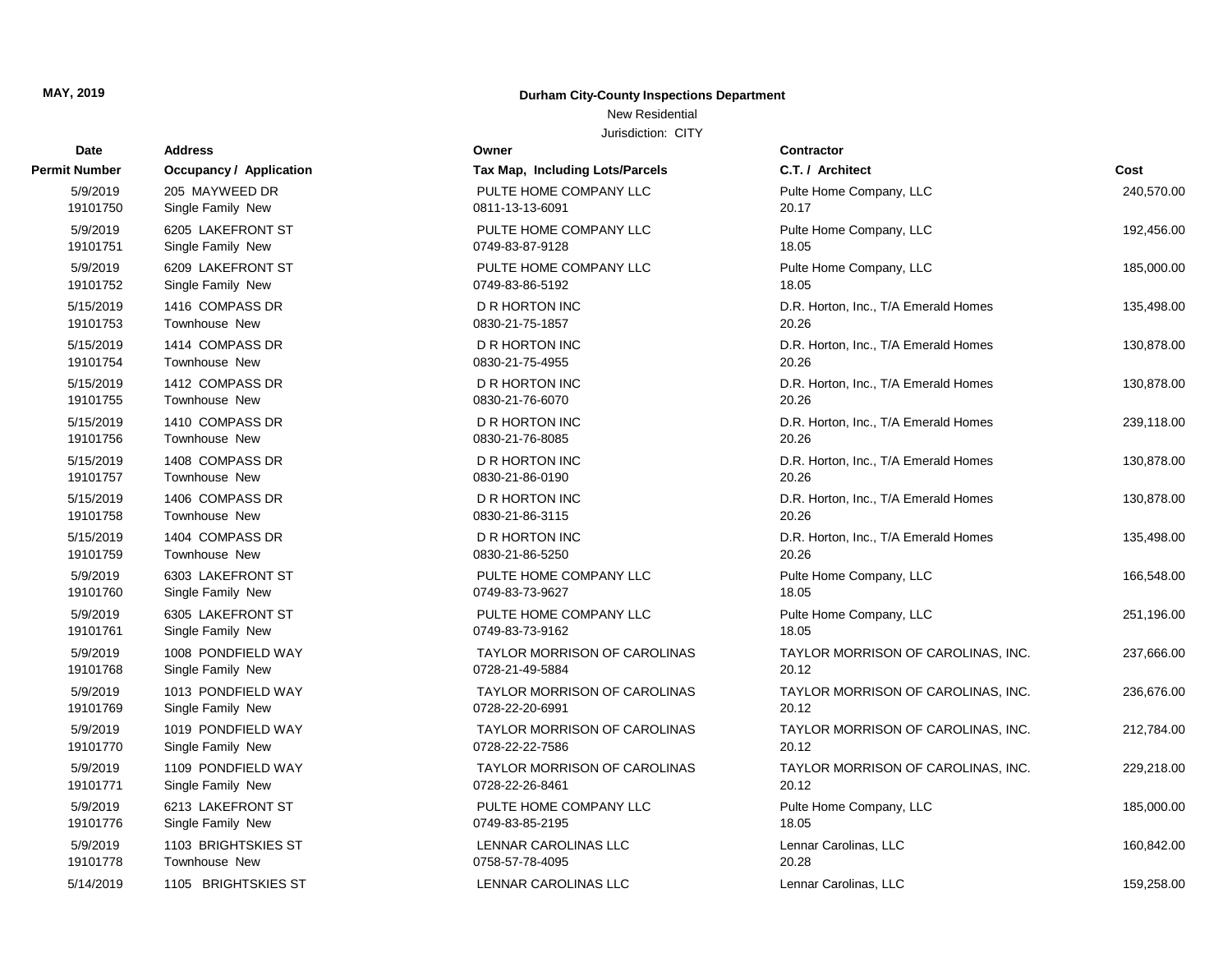## New Residential

| Date          | <b>Address</b>          | Owner                              | <b>Contractor</b>                         |            |
|---------------|-------------------------|------------------------------------|-------------------------------------------|------------|
| Permit Number | Occupancy / Application | Tax Map, Including Lots/Parcels    | C.T. / Architect                          | Cost       |
| 19101779      | Single Family New       | 0758-57-78-8021                    | 20.28                                     |            |
| 5/9/2019      | 1107 BRIGHTSKIES ST     | LENNAR CAROLINAS LLC               | Lennar Carolinas, LLC                     | 173,778.00 |
| 19101780      | <b>Townhouse New</b>    | 0758-57-87-1967                    | 20.28                                     |            |
| 5/9/2019      | 1109 BRIGHTSKIES ST     | LENNAR CAROLINAS LLC               | Lennar Carolinas, LLC                     | 154,342.00 |
| 19101781      | Single Family New       | 0758-57-87-4983                    | 20.28                                     |            |
| 5/9/2019      | 6149 LAKEFRONT ST       | PULTE HOME COMPANY LLC             | Pulte Home Company, LLC                   | 204,072.00 |
| 19101787      | Single Family New       | 0749-83-88-5985                    | 18.05                                     |            |
| 5/9/2019      | 6147 LAKEFRONT ST       | PULTE HOME COMPANY LLC             | Pulte Home Company, LLC                   | 244,134.00 |
| 19101791      | Single Family New       | 0749-83-89-2445                    | 18.05                                     |            |
| 5/9/2019      | 5002 DRAGONFLY DR       | PULTE HOME COMPANY LLC             | Pulte Home Company, LLC                   | 183,876.00 |
| 19101792      | Single Family New       | 0749-83-27-1276                    | 18.05                                     |            |
| 5/9/2019      | 5004 DRAGONFLY DR       | PULTE HOME COMPANY LLC             | Pulte Home Company, LLC                   | 155,562.00 |
| 19101793      | Single Family New       | 0749-83-26-0775                    | 18.05                                     |            |
| 5/9/2019      | 13 NEWBRIDGE ST         | ELLIS ROAD RESIDENTIAL LP          | Meritage Homes of the Carolinas, Inc.     | 196,086.00 |
| 19101808      | Single Family New       | 0749-01-38-5469                    | 18.09                                     |            |
| 5/30/2019     | 1716 N ROXBORO ST       | <b>MADISON SIMMONS HOMES &amp;</b> | LONG DEVELOPERS, LLC.                     | 207,000.00 |
| 19101816      | Single Family New       | 0832-13-23-3233                    | $\overline{2}$                            |            |
| 5/30/2019     | 1718 N ROXBORO ST       | <b>MADISON SIMMONS HOMES &amp;</b> | LONG DEVELOPERS, LLC.                     | 208,585.00 |
| 19101817      | Single Family New       | 0832-13-23-3247                    | $\overline{2}$                            |            |
| 5/15/2019     | 103 RIDGELINE CT        | <b>WBTH LLC</b>                    | Ryan Homes and/or NV Homes NVR, Inc., T/A | 185,064.00 |
| 19101824      | <b>Townhouse New</b>    | 0758-27-72-0126                    | 20.00                                     |            |
| 5/15/2019     | 105 RIDGELINE CT        | <b>WBTH LLC</b>                    | Ryan Homes and/or NV Homes NVR, Inc., T/A | 185,922.00 |
| 19101825      | Townhouse New           | 0758-27-71-0930                    | 20.00                                     |            |
| 5/15/2019     | 107 RIDGELINE CT        | <b>WBTH LLC</b>                    | Ryan Homes and/or NV Homes NVR, Inc., T/A | 156,618.00 |
| 19101826      | Townhouse New           | 0758-27-71-0649                    | 20.00                                     |            |
| 5/15/2019     | 109 RIDGELINE CT        | <b>WBTH LLC</b>                    | Ryan Homes and/or NV Homes NVR, Inc., T/A | 155,958.00 |
| 19101827      | <b>Townhouse New</b>    | 0758-27-71-0452                    | 20.00                                     |            |
| 5/7/2019      | 1017 PONDFIELD WAY      | TAYLOR MORRISON OF CAROLINAS       | TAYLOR MORRISON OF CAROLINAS, INC.        | 237,666.00 |
| 19101829      | Single Family New       | 0728-22-22-7071                    | 20.12                                     |            |
| 5/17/2019     | 1102 OLD EVERGREEN DR   | <b>VK MAGNOLIA LLC</b>             | Ryan Homes and/or NV Homes NVR, Inc., T/A | 138,864.00 |
| 19101836      | Single Family New       | 0833-01-39-4074                    | 17.09                                     |            |
| 5/10/2019     | 1114 SUMMER MIST LN     | VK MAGNOLIA LLC                    | Ryan Homes and/or NV Homes NVR, Inc., T/A | 123,024.00 |
| 19101837      | Single Family New       | 0833-01-49-2032                    | 17.09                                     |            |
| 5/10/2019     | 1302 BENT WILLOW DR     | VK MAGNOLIA LLC                    | Ryan Homes and/or NV Homes NVR, Inc., T/A | 173,844.00 |
| 19101839      | Single Family New       | 0833-01-49-3026                    | 17.09                                     |            |
| 5/10/2019     | 1304 BENT WILLOW DR     | <b>VK MAGNOLIA LLC</b>             | Ryan Homes and/or NV Homes NVR, Inc., T/A | 138,864.00 |
| 19101840      | Single Family New       | 0833-01-49-3021                    | 17.09                                     |            |

| ermit Number | <b>Occupancy / Application</b> |
|--------------|--------------------------------|
| 19101779     | Single Family New              |
| 5/9/2019     | 1107 BRIGHTSKIES ST            |
| 19101780     | <b>Townhouse New</b>           |
| 5/9/2019     | 1109 BRIGHTSKIES ST            |
| 19101781     | Single Family New              |
| 5/9/2019     | 6149 LAKEFRONT ST              |
| 19101787     | Single Family New              |
| 5/9/2019     | 6147 LAKEFRONT ST              |
| 19101791     | Single Family New              |
| 5/9/2019     | 5002 DRAGONFLY DR              |
| 19101792     | Single Family New              |
| 5/9/2019     | 5004 DRAGONFLY DR              |
| 19101793     | Single Family New              |
| 5/9/2019     | 13 NEWBRIDGE ST                |
| 19101808     | Single Family New              |
| 5/30/2019    | 1716 N ROXBORO ST              |
| 19101816     | Single Family New              |
| 5/30/2019    | 1718 N ROXBORO ST              |
| 19101817     | Single Family New              |
| 5/15/2019    | 103 RIDGELINE CT               |
| 19101824     | <b>Townhouse New</b>           |
| 5/15/2019    | 105 RIDGELINE CT               |
| 19101825     | <b>Townhouse New</b>           |
| 5/15/2019    | 107 RIDGELINE CT               |
| 19101826     | <b>Townhouse New</b>           |
| 5/15/2019    | 109 RIDGELINE CT               |
| 19101827     | <b>Townhouse New</b>           |
| 5/7/2019     | 1017 PONDFIELD WAY             |
| 19101829     | Single Family New              |
| 5/17/2019    | 1102 OLD EVERGREEN D           |
| 19101836     | Single Family New              |
| 5/10/2019    | 1114 SUMMER MIST LN            |
| 19101837     | Single Family New              |
| 5/10/2019    | 1302 BENT WILLOW DR            |
| 19101839     | Single Family New              |
| 5/10/2019    | 1304 BENT WILLOW DR            |
| 19101840     | Single Family New              |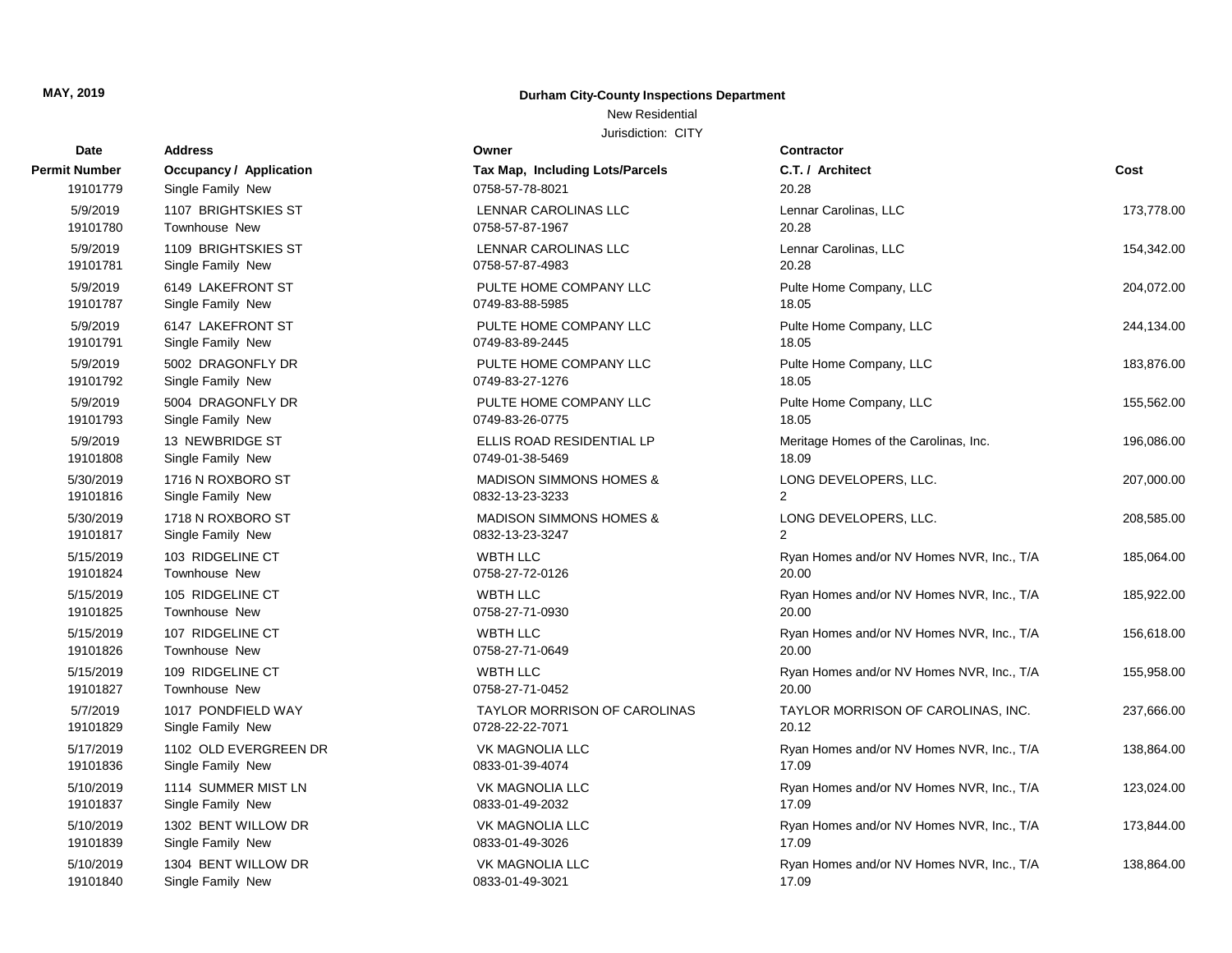## New Residential

| Date                  | <b>Address</b>                           | Owner                                              | <b>Contractor</b>                                  |            |
|-----------------------|------------------------------------------|----------------------------------------------------|----------------------------------------------------|------------|
| t Number              | <b>Occupancy / Application</b>           | Tax Map, Including Lots/Parcels                    | C.T. / Architect                                   | Cost       |
| 5/10/2019<br>19101841 | 1306 BENT WILLOW DR<br>Single Family New | <b>VK MAGNOLIA LLC</b><br>0833-01-48-3926          | Ryan Homes and/or NV Homes NVR, Inc., T/A<br>17.09 | 111,936.00 |
| 5/9/2019<br>19101850  | 102 SHADY TOP LN<br>Single Family New    | M/I HOMES OF RALEIGH LLC<br>0769-04-62-3961        | M/I HOMES OF RALEIGH LLC<br>19                     | 208,200.00 |
| 5/9/2019<br>19101851  | 1507 WRENN RD<br>Single Family New       | ELLIS ROAD RESIDENTIAL LP<br>0749-01-38-6325       | Meritage Homes of the Carolinas, Inc.<br>18.09     | 208,560.00 |
| 5/24/2019<br>19101852 | 1604 WRENN RD<br>Single Family New       | ELLIS ROAD RESIDENTIAL LP<br>0749-01-38-3583       | Meritage Homes of the Carolinas, Inc.<br>18.09     | 181,566.00 |
| 5/9/2019<br>19101856  | 1201 FARM LEAF DR<br>Single Family New   | <b>RREF II-FH NC SIERRA LLC</b><br>0769-01-19-3482 | Lennar Carolinas, LLC<br>19                        | 173,844.00 |
| 5/9/2019<br>19101857  | 1402 TAMARISK LN<br>Single Family New    | <b>RREF II-FH NC SIERRA LLC</b><br>0769-01-37-0820 | Lennar Carolinas, LLC<br>19                        | 226,974.00 |
| 5/16/2019<br>19101864 | 105 LAFFERTY ST<br><b>Townhouse New</b>  | 0747-25-63-0231                                    | Pulte Home Company, LLC<br>20.14                   | 130,000.00 |
| 5/16/2019<br>19101865 | 107 LAFFERTY ST<br><b>Townhouse New</b>  | 0747-25-63-3213                                    | Pulte Home Company, LLC<br>20.14                   | 130,000.00 |
| 5/16/2019<br>19101866 | 109 LAFFERTY ST<br><b>Townhouse New</b>  | 0747-25-63-5274                                    | Pulte Home Company, LLC<br>20.14                   | 130,000.00 |
| 5/10/2019<br>19101869 | 1210 BIRCHBARK RD<br>Single Family New   | PULTE HOME COMPANY LLC<br>0811-13-12-0816          | Pulte Home Company, LLC<br>20.17                   | 290,000.00 |
| 5/20/2019<br>19101872 | 220 EAGLESON ST<br><b>Townhouse New</b>  | 0747-16-72-0120                                    | Pulte Home Company, LLC<br>20.14                   | 156,486.00 |
| 5/20/2019<br>19101873 | 218 EAGLESON ST<br><b>Townhouse New</b>  | 0747-16-72-3043                                    | Pulte Home Company, LLC<br>20.14                   | 155,000.00 |
| 5/20/2019<br>19101874 | 216 EAGLESON ST<br><b>Townhouse New</b>  | 0747-16-71-6927                                    | Pulte Home Company, LLC<br>20.14                   | 155,000.00 |
| 5/20/2019<br>19101875 | 214 EAGLESON ST<br><b>Townhouse New</b>  | 0747-16-71-9940                                    | Pulte Home Company, LLC<br>20.14                   | 156,486.00 |
| 5/10/2019<br>19101876 | 5006 DRAGONFLY DR<br>Single Family New   | PULTE HOME COMPANY LLC<br>0749-83-26-0224          | Pulte Home Company, LLC<br>18.05                   | 194,238.00 |
| 5/10/2019<br>19101877 | 5014 DRAGONFLY DR<br>Single Family New   | PULTE HOME COMPANY LLC<br>0749-83-34-8652          | Pulte Home Company, LLC<br>18.05                   | 187,506.00 |
| 5/9/2019<br>19101878  | 109 MAYWEED DR<br>Single Family New      | PULTE HOME COMPANY LLC<br>0811-13-13-4133          | Pulte Home Company, LLC<br>20.17                   | 226,644.00 |
| 5/9/2019<br>19101879  | 604 ATTICUS WAY<br>Single Family New     | AV HOMES OF RALEIGH LLC<br>0748-84-94-6271         | AV HOMES OF RALEIGH, LLC.                          | 182,358.00 |
| 5/10/2019             | 917 NARRATIVE LN                         | AV HOMES OF RALEIGH LLC                            | AV HOMES OF RALEIGH, LLC.                          | 222.552.00 |

| <b>Permit Number</b>  | <b>Occupancy / Application</b>          | Tax Map, Including Lots/Parcels                    |
|-----------------------|-----------------------------------------|----------------------------------------------------|
| 5/10/2019             | 1306 BENT WILLOW DR                     | <b>VK MAGNOLIA LLC</b>                             |
| 19101841              | Single Family New                       | 0833-01-48-3926                                    |
| 5/9/2019<br>19101850  | 102 SHADY TOP LN<br>Single Family New   | M/I HOMES OF RALEIGH LLC<br>0769-04-62-3961        |
| 5/9/2019<br>19101851  | 1507 WRENN RD<br>Single Family New      | ELLIS ROAD RESIDENTIAL LP<br>0749-01-38-6325       |
| 5/24/2019<br>19101852 | 1604 WRENN RD<br>Single Family New      | ELLIS ROAD RESIDENTIAL LP<br>0749-01-38-3583       |
| 5/9/2019<br>19101856  | 1201 FARM LEAF DR<br>Single Family New  | RREF II-FH NC SIERRA LLC<br>0769-01-19-3482        |
| 5/9/2019<br>19101857  | 1402 TAMARISK LN<br>Single Family New   | <b>RREF II-FH NC SIERRA LLC</b><br>0769-01-37-0820 |
| 5/16/2019<br>19101864 | 105 LAFFERTY ST<br>Townhouse New        | 0747-25-63-0231                                    |
| 5/16/2019<br>19101865 | 107 LAFFERTY ST<br><b>Townhouse New</b> | 0747-25-63-3213                                    |
| 5/16/2019<br>19101866 | 109 LAFFERTY ST<br><b>Townhouse New</b> | 0747-25-63-5274                                    |
| 5/10/2019<br>19101869 | 1210 BIRCHBARK RD<br>Single Family New  | PULTE HOME COMPANY LLC<br>0811-13-12-0816          |
| 5/20/2019<br>19101872 | 220 EAGLESON ST<br><b>Townhouse New</b> | 0747-16-72-0120                                    |
| 5/20/2019<br>19101873 | 218 EAGLESON ST<br>Townhouse New        | 0747-16-72-3043                                    |
| 5/20/2019<br>19101874 | 216 EAGLESON ST<br>Townhouse New        | 0747-16-71-6927                                    |
| 5/20/2019<br>19101875 | 214 EAGLESON ST<br>Townhouse New        | 0747-16-71-9940                                    |
| 5/10/2019<br>19101876 | 5006 DRAGONFLY DR<br>Single Family New  | PULTE HOME COMPANY LLC<br>0749-83-26-0224          |
| 5/10/2019<br>19101877 | 5014 DRAGONFLY DR<br>Single Family New  | PULTE HOME COMPANY LLC<br>0749-83-34-8652          |
| 5/9/2019<br>19101878  | 109 MAYWEED DR<br>Single Family New     | PULTE HOME COMPANY LLC<br>0811-13-13-4133          |
| 5/9/2019<br>19101879  | 604 ATTICUS WAY<br>Single Family New    | AV HOMES OF RALEIGH LLC<br>0748-84-94-6271         |
| 5/10/2019             | 917 NARRATIVE LN                        | AV HOMES OF RALEIGH LLC                            |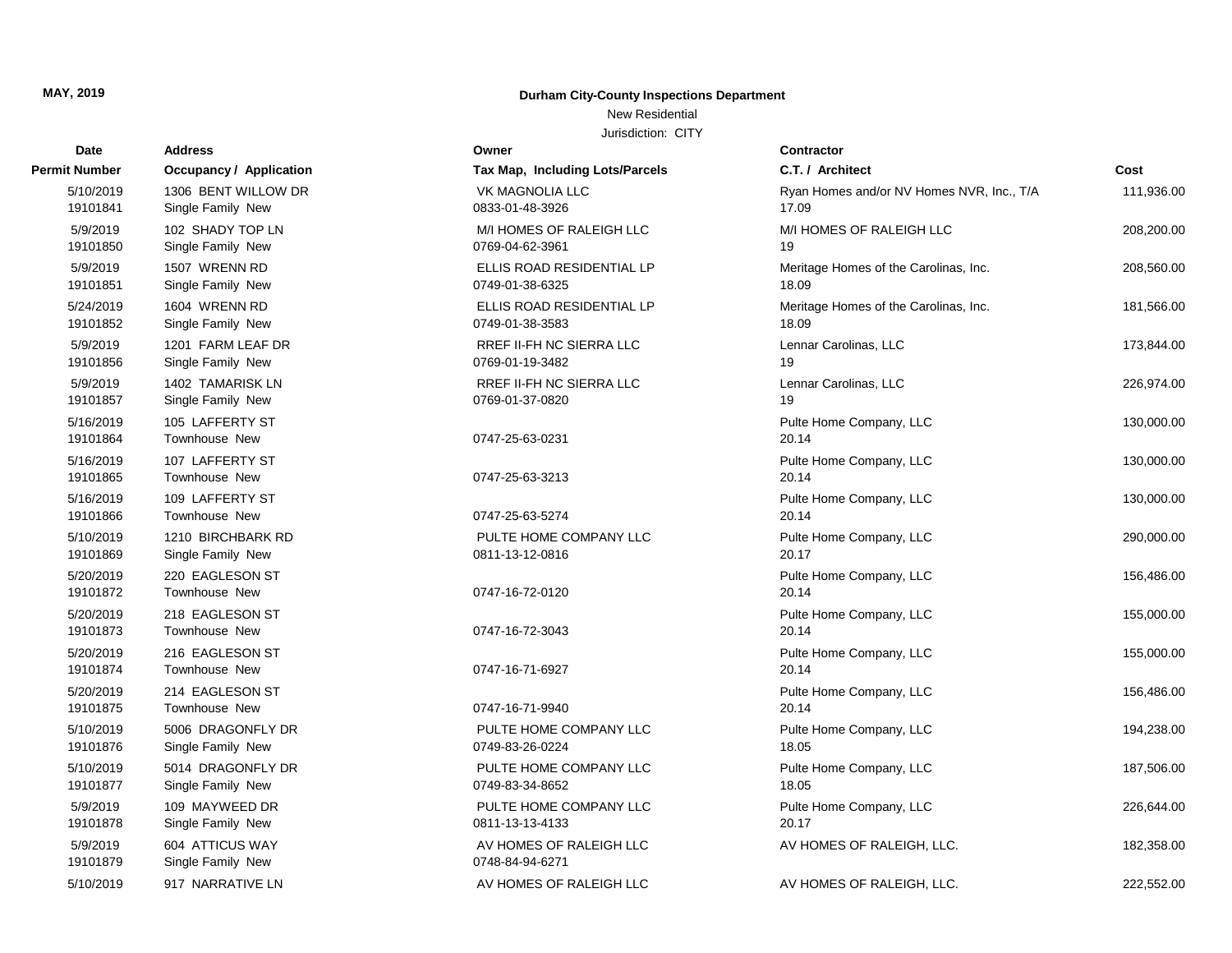#### New Residential

| Date                      | <b>Address</b>                                      | Owner                                              | <b>Contractor</b>                    |            |
|---------------------------|-----------------------------------------------------|----------------------------------------------------|--------------------------------------|------------|
| Permit Number<br>19101880 | <b>Occupancy / Application</b><br>Single Family New | Tax Map, Including Lots/Parcels<br>0748-94-42-2397 | C.T. / Architect                     | Cost       |
| 5/9/2019                  | 906 ADELINE CT                                      | <b>HERNDON PARTNERS LLC</b>                        | THE DREES HOMES COMPANY              | 363,660.00 |
| 19101884                  | Single Family New                                   | 0717-02-99-3564                                    | 20.2                                 |            |
| 5/15/2019                 | 1114 VALLEY ROSE WAY                                | SAB VALLEY SPRINGS LLC                             | THE DREES HOMES COMPANY              | 350,064.00 |
| 19101886                  | Single Family New                                   | 0813-38-02-0426                                    | 17.07                                |            |
| 5/9/2019                  | 1104 TUSCARORA LN                                   | RREF II-FH NC SIERRA LLC                           | Lennar Carolinas, LLC                | 170,016.00 |
| 19101911                  | Single Family New                                   | 0769-01-28-0157                                    | 19                                   |            |
| 5/10/2019                 | 1102 TUSCARORA LN                                   | RREF II-FH NC SIERRA LLC                           | Lennar Carolinas, LLC                | 218,130.00 |
| 19101930                  | Single Family New                                   | 0769-01-18-9197                                    | 19                                   |            |
| 5/29/2019                 | 1021 PONDFIELD WAY                                  | <b>TAYLOR MORRISON OF CAROLINAS</b>                | TAYLOR MORRISON OF CAROLINAS, INC.   | 171,006.00 |
| 19101932                  | Single Family New                                   | 0728-22-23-8101                                    | 20.12                                |            |
| 5/13/2019                 | 1218 PONDFIELD WAY                                  | <b>TAYLOR MORRISON OF CAROLINAS</b>                | TAYLOR MORRISON OF CAROLINAS, INC.   | 204,006.00 |
| 19101933                  | Single Family New                                   | 0728-23-42-7381                                    | 20.12                                |            |
| 5/13/2019                 | 1013 LONGITUDE DR                                   | <b>D R HORTON INC</b>                              | D.R. Horton, Inc., T/A Emerald Homes | 135,498.00 |
| 19101935                  | Townhouse New                                       | 0830-31-05-4060                                    | 20.10                                |            |
| 5/13/2019                 | 1015 LONGITUDE DR                                   | D R HORTON INC                                     | D.R. Horton, Inc., T/A Emerald Homes | 130,878.00 |
| 19101936                  | <b>Townhouse New</b>                                | 0830-31-05-4060                                    | 20.10                                |            |
| 5/13/2019                 | 1017 LONGITUDE DR                                   | <b>D R HORTON INC</b>                              | D.R. Horton, Inc., T/A Emerald Homes | 121,440.00 |
| 19101937                  | <b>Townhouse New</b>                                | 0830-31-04-4437                                    | 20.10                                |            |
| 5/13/2019                 | 1019 LONGITUDE DR                                   | D R HORTON INC                                     | D.R. Horton, Inc., T/A Emerald Homes | 130,878.00 |
| 19101938                  | Townhouse New                                       | 0830-31-04-4235                                    | 20.10                                |            |
| 5/13/2019                 | 1021 LONGITUDE DR                                   | <b>D R HORTON INC</b>                              | D.R. Horton, Inc., T/A Emerald Homes | 135,498.00 |
| 19101939                  | <b>Townhouse New</b>                                | 0830-31-03-4939                                    | 20.10                                |            |
| 5/16/2019                 | 1108 TUSCARORA LN                                   | RREF II-FH NC SIERRA LLC                           | Lennar Carolinas, LLC                | 182,094.00 |
| 19101940                  | Single Family New                                   | 0769-01-28-1176                                    | 19                                   |            |
| 5/29/2019                 | 308 GARDEN WALK DR                                  | MUNGO HOMES OF NORTH CAROLINA                      | Mungo Homes of North Carolina, Inc.  | 161,634.00 |
| 19101949                  | Single Family New                                   | 0830-04-50-7297                                    | 20.27                                |            |
| 5/15/2019                 | 109 RAPHAEL PL                                      | <b>GHD-STERLING LLC</b>                            | True Homes, LLC                      | 191,994.00 |
| 19101954                  | Single Family New                                   | 0748-04-90-3418                                    | 20.14                                |            |
| 5/29/2019                 | 314 GARDEN WALK DR                                  | MUNGO HOMES OF NORTH CAROLINA                      | Mungo Homes of North Carolina, Inc.  | 186,318.00 |
| 19101961                  | Single Family New                                   | 0830-04-50-8126                                    | 20.27                                |            |
| 5/17/2019                 | 204 GARDEN WALK DR                                  | MUNGO HOMES OF NORTH CAROLINA                      | Mungo Homes of North Carolina, Inc.  | 186,252.00 |
| 19101962                  | Single Family New                                   | 0830-04-50-7673                                    | 20.27                                |            |
| 5/17/2019                 | 208 GARDEN WALK DR                                  | MUNGO HOMES OF NORTH CAROLINA                      | Mungo Homes of North Carolina, Inc.  | 193,446.00 |
| 19101963                  | Single Family New                                   | 0830-04-50-7560                                    | 20.27                                |            |
| 5/16/2019                 | 1214 FARM LEAF DR                                   | RREF II-FH NC SIERRA LLC                           | Lennar Carolinas, LLC                | 151,272.00 |
| 19101965                  | Single Family New                                   | 0769-01-19-5679                                    | 19                                   |            |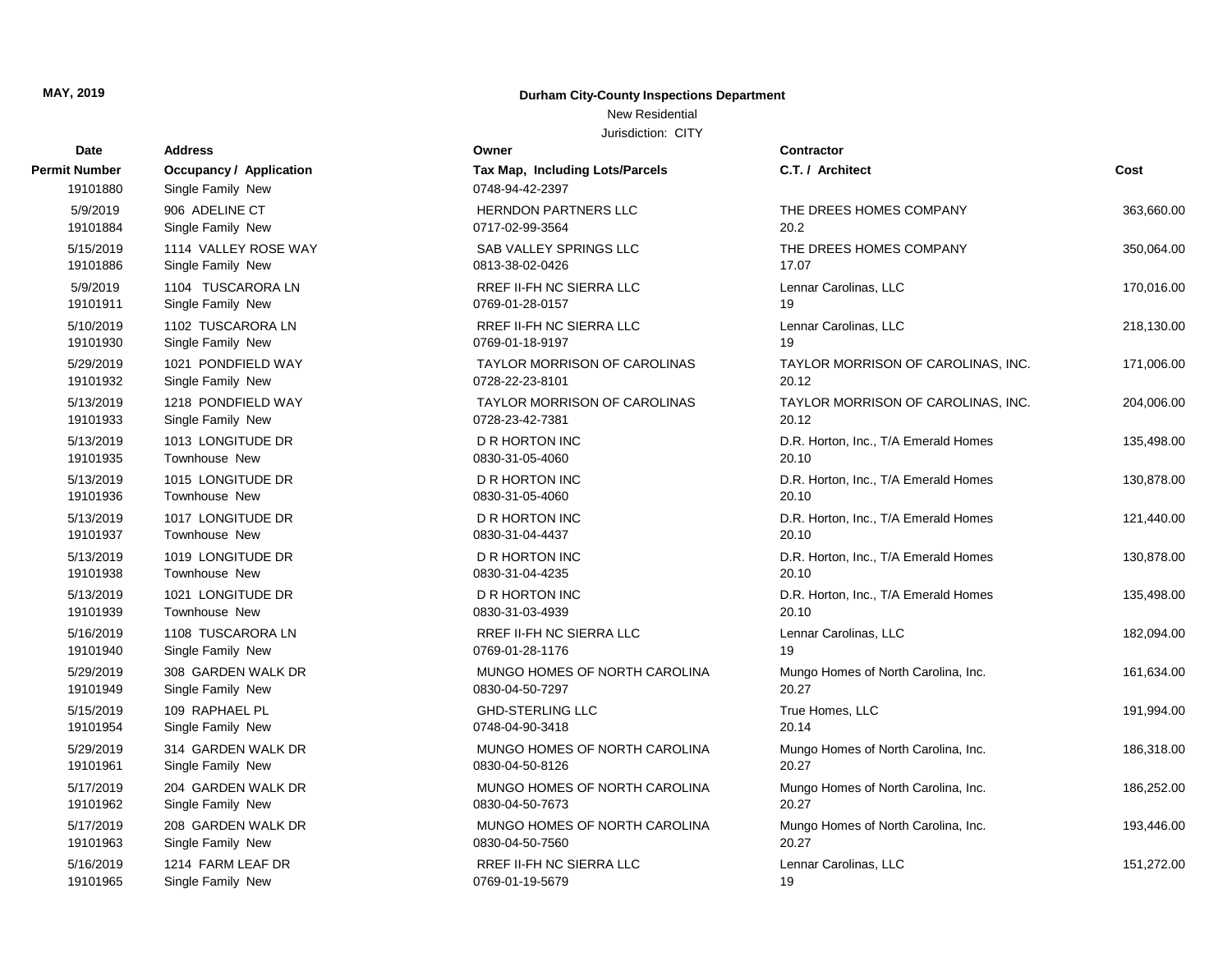# **Date Contractor Address Owner Permit Number Occupancy / Application Tax Map, Including Lots** 19101998 Townhouse New 2012 19101998 0830-21-73-9744 19101997 Townhouse New 2012 19101997 7 Townhouse New 20.100 20.100 20.100 20.100 20.100 20.100 20.10 19101994 Single Family New 0749-01-38-2758 19101992 Single Family New 0748-94-34-9427 19101991 Townhouse New 2012 1910199-01-09-9653 19101990 Townhouse New 2012 191019901-09-9633 19101989 Townhouse New 2012 19101989 0749-01-09-9613 19101988 Townhouse New 2012 1910198892 19101987 Townhouse New 2012 19101987 0749-01-09-8662 19101983 Single Family New 2012 2021 2021 20:30-17-73-5106 19101975 Single Family New 0749-73-59-8234 19101974 Single Family New 0749-73-86-3300 19101973 Single Family New 0749-73-86-8136 19101970 Single Family New 0769-01-19-3246 19101968 Single Family New 0769-01-19-3351 19101967 Single Family New 0769-01-28-1116 19101966 Single Family New 0769-01-28-9066

#### **MAY, 2019 Durham City-County Inspections Department**

New Residential

| it Number             | Occupancy / Application        | Tax Map, Including Lots/Parcels              | C.T. / Architect                           | Cost       |
|-----------------------|--------------------------------|----------------------------------------------|--------------------------------------------|------------|
| 5/16/2019             | 1105 NEEDLEGRASS CT            | RREF II-FH NC SIERRA LLC                     | Lennar Carolinas, LLC                      | 172,194.00 |
| 19101966              | Single Family New              | 0769-01-28-9066                              | 19                                         |            |
| 5/16/2019             | 1106 TUSCARORA LN              | RREF II-FH NC SIERRA LLC                     | Lennar Carolinas, LLC                      | 188,364.00 |
| 19101967              | Single Family New              | 0769-01-28-1116                              | 19                                         |            |
| 5/16/2019             | 1119 FARM LEAF DR              | RREF II-FH NC SIERRA LLC                     | Lennar Carolinas, LLC                      | 151,272.00 |
| 19101968              | Single Family New              | 0769-01-19-3351                              | 19                                         |            |
| 5/16/2019             | 1117 FARM LEAF DR              | RREF II-FH NC SIERRA LLC                     | Lennar Carolinas, LLC                      | 150,414.00 |
| 19101970              | Single Family New              | 0769-01-19-3246                              | 19                                         |            |
| 5/17/2019             | 1005 SANDTRAP WAY              | PULTE HOME COMPANY LLC                       | Pulte Home Company, LLC                    | 160,116.00 |
| 19101973              | Single Family New              | 0749-73-86-8136                              | 18.05                                      |            |
| 5/17/2019             | 1007 SANDTRAP WAY              | PULTE HOME COMPANY LLC                       | Pulte Home Company, LLC                    | 200,000.00 |
| 19101974              | Single Family New              | 0749-73-86-3300                              | 18.05                                      |            |
| 5/17/2019             | 1021 SANDTRAP WAY              | PULTE HOME COMPANY LLC                       | Pulte Home Company, LLC                    | 237,864.00 |
| 19101975              | Single Family New              | 0749-73-59-8234                              | 18.05                                      |            |
| 5/24/2019             | 424 JEROME RD                  | <b>B WALLACE DESIGN &amp;</b>                | WALLACE, B. DESIGN & CONSTRUCTION<br>20.26 | 193,000.00 |
| 19101983              | Single Family New              | 0739-17-73-5106                              |                                            |            |
| 5/20/2019<br>19101987 | 804 TALBOT PL<br>Townhouse New | ELLIS ROAD RESIDENTIAL LP<br>0749-01-09-8662 | Ashton Raleigh Residential L.L.C.<br>18.09 | 184,470.00 |
|                       | 806 TALBOT PL                  | ELLIS ROAD RESIDENTIAL LP                    |                                            | 132,565.00 |
| 5/20/2019<br>19101988 | Townhouse New                  | 0749-01-09-8692                              | Ashton Raleigh Residential L.L.C.<br>18.09 |            |
| 5/20/2019             | 808 TALBOT PL                  | ELLIS ROAD RESIDENTIAL LP                    | Ashton Raleigh Residential L.L.C.          | 142,135.00 |
| 19101989              | Townhouse New                  | 0749-01-09-9613                              | 18.09                                      |            |
| 5/20/2019             | 810 TALBOT PL                  | ELLIS ROAD RESIDENTIAL LP                    | Ashton Raleigh Residential L.L.C.          | 132,565.00 |
| 19101990              | Townhouse New                  | 0749-01-09-9633                              | 18.09                                      |            |
| 5/20/2019             | 812 TALBOT PL                  | ELLIS ROAD RESIDENTIAL LP                    | Ashton Raleigh Residential L.L.C.          | 184,866.00 |
| 19101991              | Townhouse New                  | 0749-01-09-9653                              | 18.09                                      |            |
| 5/16/2019             | 912 NARRATIVE LN               | AV HOMES OF RALEIGH LLC                      | AV HOMES OF RALEIGH, LLC.                  | 217,043.00 |
| 19101992              | Single Family New              | 0748-94-34-9427                              | 20.14                                      |            |
| 5/29/2019             | 1710 WRENN RD                  | ELLIS ROAD RESIDENTIAL LP                    | Meritage Homes of the Carolinas, Inc.      | 167,640.00 |
| 19101994              | Single Family New              | 0749-01-38-2758                              | 18.09                                      |            |
| 5/20/2019             | 1014 AZIMUTH DR                | <b>D R HORTON INC</b>                        | D.R. Horton, Inc., T/A Emerald Homes       | 135,498.00 |
| 19101997              | Townhouse New                  | 0830-21-83-2810                              | 20.10                                      |            |
| 5/20/2019             | 1016 AZIMUTH DR                | D R HORTON INC                               | D.R. Horton, Inc., T/A Emerald Homes       | 130,878.00 |
| 19101998              | Townhouse New                  | 0830-21-73-9744                              | 20.10                                      |            |
| 5/20/2019             | 1018 AZIMUTH DR                | <b>D R HORTON INC</b>                        | D.R. Horton, Inc., T/A Emerald Homes       | 239,712.00 |
| 19101999              | Townhouse New                  | 0830-21-73-7639                              | 20.10                                      |            |
| 5/20/2019             | 1020 AZIMUTH DR                | D R HORTON INC                               | D.R. Horton, Inc., T/A Emerald Homes       | 130,878.00 |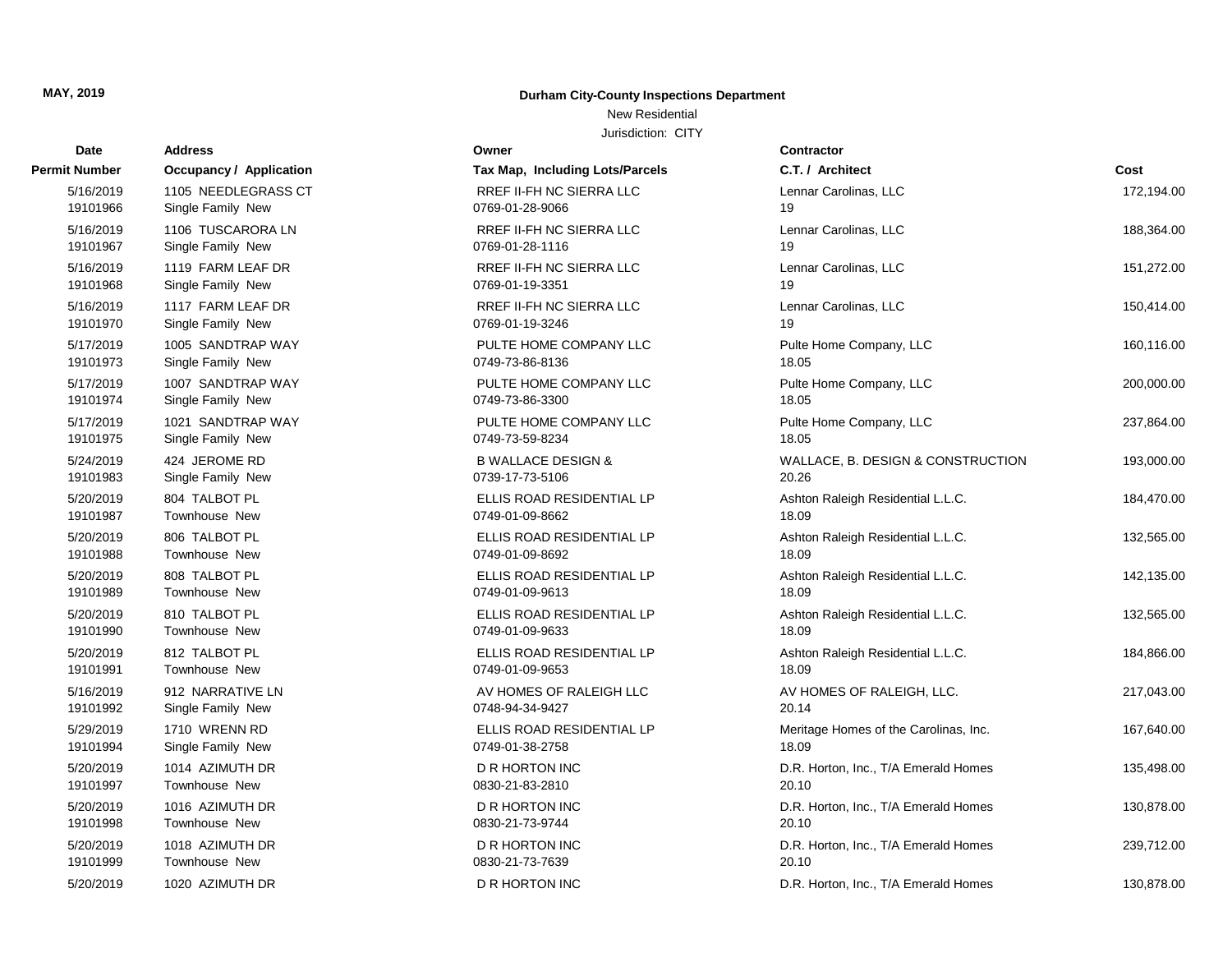**Permit Number** 

#### **MAY, 2019 Durham City-County Inspections Department**

New Residential

| Date                  | Address                            | Owner                                    | Contractor                           |            |
|-----------------------|------------------------------------|------------------------------------------|--------------------------------------|------------|
| t Number              | Occupancy / Application            | Tax Map, Including Lots/Parcels          | C.T. / Architect                     | Cost       |
| 19102000              | Townhouse New                      | 0830-21-73-5614                          | 20.10                                |            |
| 5/20/2019             | 1022 AZIMUTH DR                    | <b>D R HORTON INC</b>                    | D.R. Horton, Inc., T/A Emerald Homes | 135,498.00 |
| 19102001              | Townhouse New                      | 0830-21-73-2554                          | 20.10                                |            |
| 5/21/2019             | 1025 LONGITUDE DR                  | D R HORTON INC                           | D.R. Horton, Inc., T/A Emerald Homes | 135,498.00 |
| 19102002              | Townhouse New                      | 0830-31-03-4648                          | 20.21                                |            |
| 5/21/2019             | 1027 LONGITUDE DR                  | <b>D R HORTON INC</b>                    | D.R. Horton, Inc., T/A Emerald Homes | 130,878.00 |
| 19102003              | Townhouse New                      | 0830-31-03-4442                          | 20.10                                |            |
| 5/21/2019             | 1101 LONGITUDE DR                  | <b>D R HORTON INC</b>                    | D.R. Horton, Inc., T/A Emerald Homes | 239,118.00 |
| 19102004              | Townhouse New                      | 0830-31-03-4240                          | 20.10                                |            |
| 5/21/2019             | 1103 LONGITUDE DR                  | D R HORTON INC                           | D.R. Horton, Inc., T/A Emerald Homes | 130,878.00 |
| 19102005              | Townhouse New                      | 0830-31-02-4948                          | 20.10                                |            |
| 5/21/2019             | 1105 LONGITUDE DR                  | <b>D R HORTON INC</b>                    | D.R. Horton, Inc., T/A Emerald Homes | 130,878.00 |
| 19102006              | Townhouse New                      | 0830-31-02-4756                          | 20.10                                |            |
| 5/21/2019<br>19102007 | 1107 LONGITUDE DR<br>Townhouse New | <b>D R HORTON INC</b><br>0830-31-02-4550 | D.R. Horton, Inc., T/A Emerald Homes | 135,498.00 |
| 5/20/2019             | 1211 MERRION AVE                   | PULTE HOME COMPANY LLC                   | Pulte Home Company, LLC              | 165,924.00 |
| 19102018              | Townhouse New                      | 0747-15-85-3926                          | 20.14                                |            |
| 5/20/2019             | 1209 MERRION AVE                   | PULTE HOME COMPANY LLC                   | Pulte Home Company, LLC              | 147,114.00 |
| 19102019              | Townhouse New                      | 0747-15-85-0954                          | 20.14                                |            |
| 5/20/2019             | 1207 MERRION AVE                   | PULTE HOME COMPANY LLC                   | Pulte Home Company, LLC              | 162,360.00 |
| 19102020              | Townhouse New                      | 0747-15-75-7921                          | 20.14                                |            |
| 5/17/2019             | 1118 VALLEY ROSE WAY               | SAB VALLEY SPRINGS LLC                   | THE DREES HOMES COMPANY              | 358,000.00 |
| 19102046              | Single Family New                  | 0813-28-83-3626                          | 17.07                                |            |
| 5/28/2019             | 1108 BRIGHTSKIES ST                | LENNAR CAROLINAS LLC                     | Lennar Carolinas, LLC                | 154,044.00 |
| 19102049              | Single Family New                  | 0758-57-86-3717                          | 20.28                                |            |
| 5/28/2019             | 1106 BRIGHTSKIES ST                | LENNAR CAROLINAS LLC                     | Lennar Carolinas, LLC                | 157,674.00 |
| 19102057              | Single Family New                  | 0758-57-76-9881                          | 20.14                                |            |
| 5/28/2019             | 1104 BRIGHTSKIES ST                | LENNAR CAROLINAS LLC                     | Lennar Carolinas, LLC                | 157,014.00 |
| 19102061              | Single Family New                  | 0758-57-76-6855                          | 20.14                                |            |
| 5/28/2019             | 1102 BRIGHTSKIES ST                | LENNAR CAROLINAS LLC                     | Lennar Carolinas, LLC                | 160,644.00 |
| 19102068              | Single Family New                  | 0758-57-76-3829                          | 20.14                                |            |
| 5/24/2019             | 1009 SANDTRAP WAY                  | PULTE HOME COMPANY LLC                   | Pulte Home Company, LLC              | 238,128.00 |
| 19102074              | Single Family New                  | 0749-73-76-7594                          | 18.05                                |            |
| 5/24/2019             | 303 SILVERHAWK LN                  | M/I HOMES OF RALEIGH LLC                 | M/I HOMES OF RALEIGH LLC             | 237,204.00 |
| 19102075              | Single Family New                  | 0769-71-09-6830                          | 19.00                                |            |
| 5/29/2019             | 1013 LAURELWOOD DR                 | HOMES BY DICKERSON INC                   | HOMES BY DICKERSON, INC.             | 400,000.00 |
| 19102087              | Townhouse New                      | 0813-87-17-6550                          | 17.07                                |            |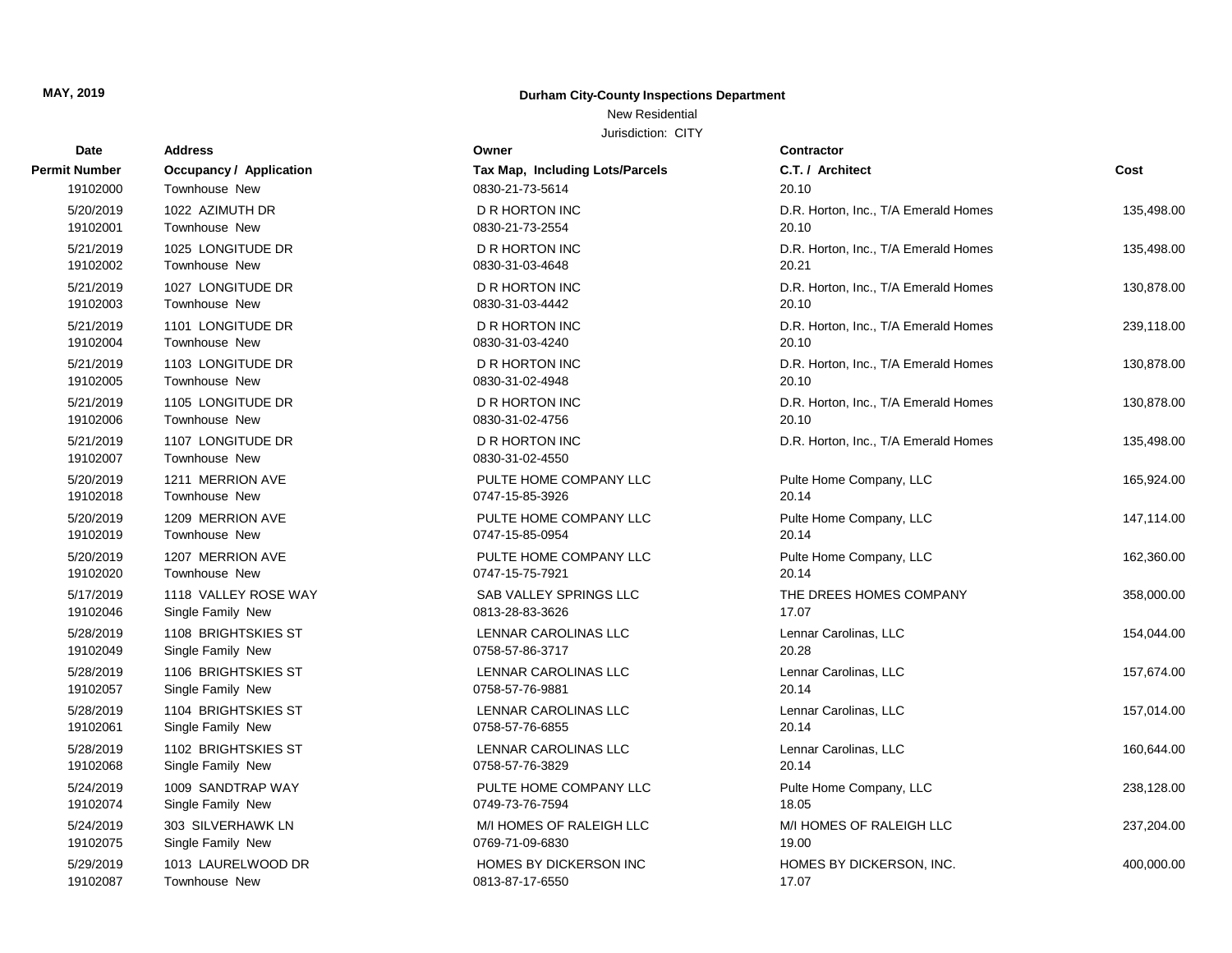## New Residential

| Dalt      | Auuress                        |                                 |                                        |            |
|-----------|--------------------------------|---------------------------------|----------------------------------------|------------|
| t Number  | <b>Occupancy / Application</b> | Tax Map, Including Lots/Parcels | C.T. / Architect                       | Cost       |
| 5/29/2019 | 1015 LAURELWOOD DR             | HOMES BY DICKERSON INC          | HOMES BY DICKERSON, INC.               | 400,000.00 |
| 19102088  | Townhouse New                  | 0813-87-27-0722                 | 17.07                                  |            |
| 5/29/2019 | 1017 LAURELWOOD DR             | HOMES BY DICKERSON INC          | HOMES BY DICKERSON, INC.               | 400,000.00 |
| 19102089  | Townhouse New                  | 0813-87-27-3963                 | 17.07                                  |            |
| 5/29/2019 | 1019 LAURELWOOD DR             | HOMES BY DICKERSON INC          | HOMES BY DICKERSON, INC.               | 400,000.00 |
| 19102090  | Townhouse New                  | 0813-87-28-7125                 | 17.07                                  |            |
| 5/24/2019 | 5016 DRAGONFLY DR              | PULTE HOME COMPANY LLC          | Pulte Home Company, LLC                | 210,408.00 |
| 19102094  | Single Family New              | 0749-83-44-3447                 | 18.05                                  |            |
| 5/24/2019 | 1011 SANDTRAP WAY              | PULTE HOME COMPANY LLC          | Pulte Home Company, LLC                | 165,000.00 |
| 19102096  | Single Family New              | 0749-73-76-3817                 | 18.05                                  |            |
| 5/24/2019 | 1015 SANDTRAP WAY              | PULTE HOME COMPANY LLC          | Pulte Home Company, LLC                | 165,660.00 |
| 19102098  | Single Family New              | 0749-73-67-4675                 | 18.05                                  |            |
| 5/24/2019 | 1017 SANDTRAP WAY              | PULTE HOME COMPANY LLC          | Pulte Home Company, LLC                | 188,694.00 |
| 19102100  | Single Family New              | 0749-73-68-2147                 | 18.05                                  |            |
| 5/24/2019 | 1019 SANDTRAP WAY              | PULTE HOME COMPANY LLC          | Pulte Home Company, LLC                | 165,000.00 |
| 19102102  | Single Family New              | 0749-73-68-0700                 | 18.05                                  |            |
| 5/28/2019 | 1333 FARM POND TRL             | M/I HOMES OF RALEIGH LLC        | M/I HOMES OF RALEIGH LLC               | 261,294.00 |
| 19102108  | Single Family New              | 0769-61-43-0967                 | 19.00                                  |            |
| 5/29/2019 | 1004 BIRCHBARK RD              | PULTE HOME COMPANY LLC          | Pulte Home Company, LLC                | 239,118.00 |
| 19102112  | Single Family New              | 0811-13-13-1699                 | 20.17                                  |            |
| 5/28/2019 | 1303 SCHOLAR DR                | DAN RYAN BUILDERS - NORTH       | Ryan Builders-North Carolina, LLC, Dan | 122,628.00 |
| 19102119  | <b>Townhouse New</b>           | 0830-73-62-4745                 | 20.14                                  |            |
| 5/28/2019 | 1305 SCHOLAR DR                | DAN RYAN BUILDERS - NORTH       | Ryan Builders-North Carolina, LLC, Dan | 125,202.00 |
| 19102120  | Townhouse New                  | 0830-73-62-5915                 | 20.14                                  |            |
| 5/28/2019 | 1307 SCHOLAR DR                | DAN RYAN BUILDERS - NORTH       | Ryan Builders-North Carolina, LLC, Dan | 125,202.00 |
| 19102121  | Townhouse New                  | 0830-73-63-5193                 | 20.14                                  |            |
| 5/28/2019 | 1309 SCHOLAR DR                | DAN RYAN BUILDERS - NORTH       | Ryan Builders-North Carolina, LLC, Dan | 122,628.00 |
| 19102123  | Townhouse New                  | 0830-73-63-6382                 | 20.14                                  |            |
| 5/24/2019 | 1609 STONE RD                  | MERITAGE HOMES OF THE           | Meritage Homes of the Carolinas, Inc.  | 249,018.00 |
| 19102125  | Single Family New              | 0749-01-19-8583                 | 18.09                                  |            |
| 5/28/2019 | 1611 STONE RD                  | ELLIS ROAD RESIDENTIAL LP       | Meritage Homes of the Carolinas, Inc.  | 238,194.00 |
| 19102127  | Single Family New              | 0749-01-19-8468                 | 18.09                                  |            |
| 5/28/2019 | 1605 STONE RD                  | ELLIS ROAD RESIDENTIAL LP       | Meritage Homes of the Carolinas, Inc.  | 249,876.00 |
| 19102129  | Single Family New              | 0749-01-19-9632                 | 18.09                                  |            |
| 5/31/2019 | 6301 LAKEFRONT ST              | PULTE HOME COMPANY LLC          | Pulte Home Company, LLC                | 167,310.00 |
| 19102130  | Single Family New              | 0749-83-74-9197                 | 18.05                                  |            |
| 5/28/2019 | 1607 STONE RD                  | ELLIS ROAD RESIDENTIAL LP       | Meritage Homes of the Carolinas, Inc.  | 248,490.00 |

| Date          | <b>Address</b>                 | Owner                           | Contractor      |
|---------------|--------------------------------|---------------------------------|-----------------|
| Permit Number | <b>Occupancy / Application</b> | Tax Map, Including Lots/Parcels | C.T. / Arch     |
| 5/29/2019     | 1015 LAURELWOOD DR             | HOMES BY DICKERSON INC          | <b>HOMES BY</b> |
| 19102088      | Townhouse New                  | 0813-87-27-0722                 | 17.07           |
| 5/29/2019     | 1017 LAURELWOOD DR             | HOMES BY DICKERSON INC          | <b>HOMES BY</b> |
| 19102089      | <b>Townhouse New</b>           | 0813-87-27-3963                 | 17.07           |
| 5/29/2019     | 1019 LAURELWOOD DR             | <b>HOMES BY DICKERSON INC</b>   | <b>HOMES BY</b> |
| 19102090      | <b>Townhouse New</b>           | 0813-87-28-7125                 | 17.07           |
| 5/24/2019     | 5016 DRAGONFLY DR              | PULTE HOME COMPANY LLC          | Pulte Home      |
| 19102094      | Single Family New              | 0749-83-44-3447                 | 18.05           |
| 5/24/2019     | 1011 SANDTRAP WAY              | PULTE HOME COMPANY LLC          | Pulte Home      |
| 19102096      | Single Family New              | 0749-73-76-3817                 | 18.05           |
| 5/24/2019     | 1015 SANDTRAP WAY              | PULTE HOME COMPANY LLC          | Pulte Home      |
| 19102098      | Single Family New              | 0749-73-67-4675                 | 18.05           |
| 5/24/2019     | 1017 SANDTRAP WAY              | PULTE HOME COMPANY LLC          | Pulte Home      |
| 19102100      | Single Family New              | 0749-73-68-2147                 | 18.05           |
| 5/24/2019     | 1019 SANDTRAP WAY              | PULTE HOME COMPANY LLC          | Pulte Home      |
| 19102102      | Single Family New              | 0749-73-68-0700                 | 18.05           |
| 5/28/2019     | 1333 FARM POND TRL             | M/I HOMES OF RALEIGH LLC        | M/I HOMES       |
| 19102108      | Single Family New              | 0769-61-43-0967                 | 19.00           |
| 5/29/2019     | 1004 BIRCHBARK RD              | PULTE HOME COMPANY LLC          | Pulte Home      |
| 19102112      | Single Family New              | 0811-13-13-1699                 | 20.17           |
| 5/28/2019     | 1303 SCHOLAR DR                | DAN RYAN BUILDERS - NORTH       | Ryan Builde     |
| 19102119      | <b>Townhouse New</b>           | 0830-73-62-4745                 | 20.14           |
| 5/28/2019     | 1305 SCHOLAR DR                | DAN RYAN BUILDERS - NORTH       | Ryan Build      |
| 19102120      | Townhouse New                  | 0830-73-62-5915                 | 20.14           |
| 5/28/2019     | 1307 SCHOLAR DR                | DAN RYAN BUILDERS - NORTH       | Ryan Build      |
| 19102121      | Townhouse New                  | 0830-73-63-5193                 | 20.14           |
| 5/28/2019     | 1309 SCHOLAR DR                | DAN RYAN BUILDERS - NORTH       | Ryan Build      |
| 19102123      | <b>Townhouse New</b>           | 0830-73-63-6382                 | 20.14           |
| 5/24/2019     | 1609 STONE RD                  | MERITAGE HOMES OF THE           | Meritage H      |
| 19102125      | Single Family New              | 0749-01-19-8583                 | 18.09           |
| 5/28/2019     | 1611 STONE RD                  | ELLIS ROAD RESIDENTIAL LP       | Meritage H      |
| 19102127      | Single Family New              | 0749-01-19-8468                 | 18.09           |
| 5/28/2019     | 1605 STONE RD                  | ELLIS ROAD RESIDENTIAL LP       | Meritage H      |
| 19102129      | Single Family New              | 0749-01-19-9632                 | 18.09           |
| 5/31/2019     | 6301 LAKEFRONT ST              | PULTE HOME COMPANY LLC          | Pulte Home      |
| 19102130      | Single Family New              | 0749-83-74-9197                 | 18.05           |
| 5/28/2019     | 1607 STONE RD                  | FILIS ROAD RESIDENTIAL LP       | Meritage He     |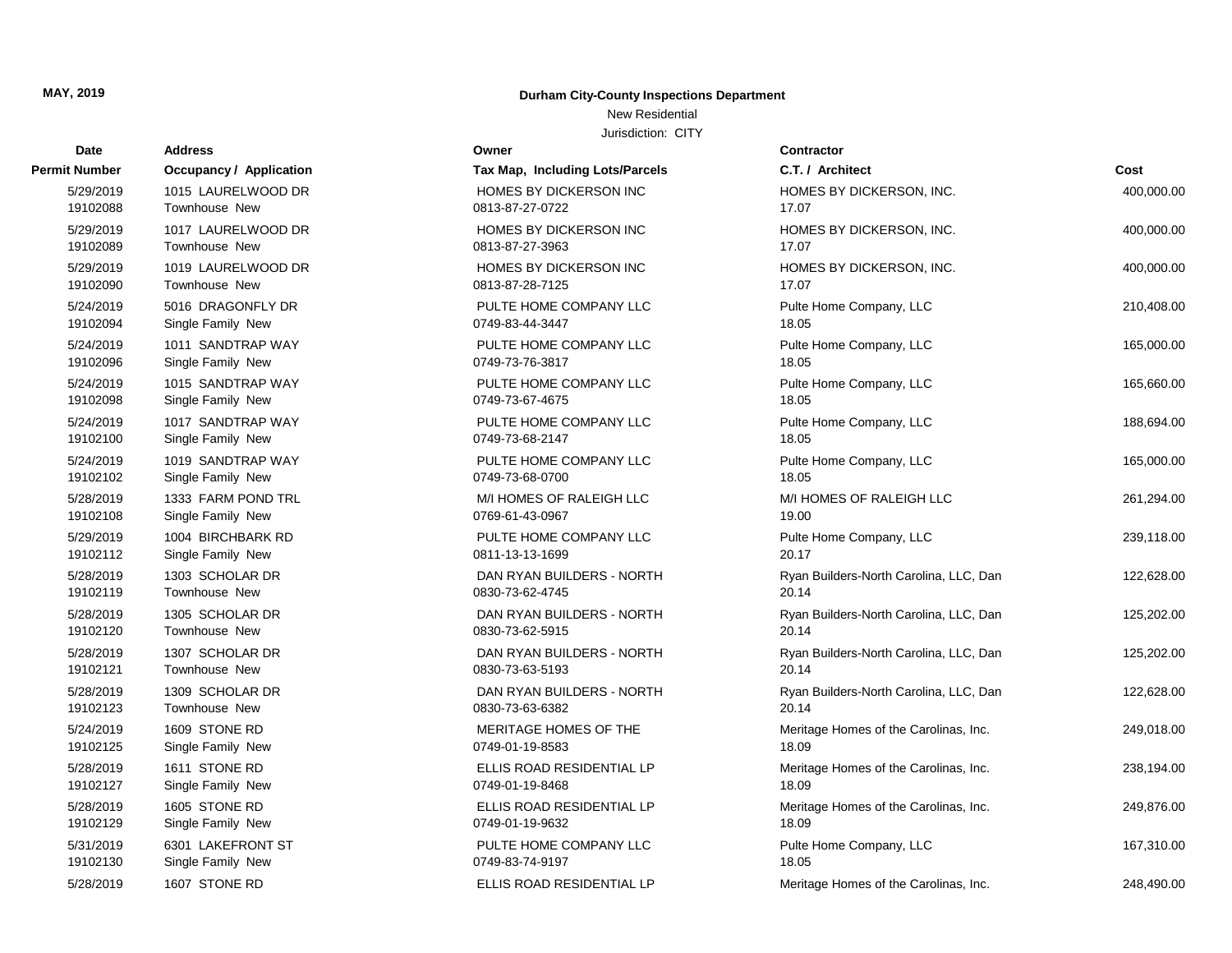## New Residential

| Date          | Address                 | Owner                                     | <b>Contractor</b>                         |            |
|---------------|-------------------------|-------------------------------------------|-------------------------------------------|------------|
| Permit Number | Occupancy / Application | Tax Map, Including Lots/Parcels           | C.T. / Architect                          | Cost       |
| 19102131      | Single Family New       | 0749-01-19-9507                           | 18.09                                     |            |
| 5/28/2019     | 7 NEWBRIDGE ST          | ELLIS ROAD RESIDENTIAL LP                 | Meritage Homes of the Carolinas, Inc.     | 206,844.00 |
| 19102132      | Single Family New       | 0749-01-38-5676                           | 18.09                                     |            |
| 5/28/2019     | 1511 STONE RD           | ELLIS ROAD RESIDENTIAL LP                 | Meritage Homes of the Carolinas, Inc.     | 245,322.00 |
| 19102133      | Single Family New       | 0749-01-19-9795                           | 18.09                                     |            |
| 5/28/2019     | 1604 STONE RD           | ELLIS ROAD RESIDENTIAL LP                 | Meritage Homes of the Carolinas, Inc.     | 221,298.00 |
| 19102138      | Single Family New       | 0749-01-19-7678                           | 18.09                                     |            |
| 5/28/2019     | 1602 STONE RD           | ELLIS ROAD RESIDENTIAL LP                 | Meritage Homes of the Carolinas, Inc.     | 235,554.00 |
| 19102142      | Single Family New       | 0749-01-19-8702                           | 18.09                                     |            |
| 5/28/2019     | 6201 LAKEFRONT ST       | PULTE HOME COMPANY LLC                    | Pulte Home Company, LLC                   | 178,464.00 |
| 19102145      | Single Family New       | 0749-83-88-8329                           | 18.05                                     |            |
| 5/29/2019     | 2509 FRANCIS ST         | <b>B WALLACE DESIGN &amp;CONSTRUCTION</b> | WALLACE, B. DESIGN & CONSTRUCTION         | 153,582.00 |
| 19102151      | Single Family New       | 0810-99-57-7755                           | 6.00                                      |            |
| 5/29/2019     | 1108 VALLEY ROSE WAY    | SAB VALLEY SPRINGS LLC                    | THE DREES HOMES COMPANY                   | 397,914.00 |
| 19102158      | Single Family New       | 0813-37-08-5865                           | 2012                                      |            |
| 5/29/2019     | 1128 MONTAGUE AVE       | RREF II-FH NC SIERRA LLC                  | Lennar Carolinas, LLC                     | 203,808.00 |
| 19102161      | Single Family New       | 0769-01-27-2785                           | 19                                        |            |
| 5/31/2019     | 124 JOURNEY PL          | WBTH LLC                                  | Ryan Homes and/or NV Homes NVR, Inc., T/A | 166,254.00 |
| 19102169      | Single Family New       | 0758-27-39-9020                           | 20.14                                     |            |
| 5/29/2019     | 212 MONA LISA LN        | <b>GHD-STERLING LLC</b>                   | True Homes, LLC                           | 172,458.00 |
| 19102180      | Single Family New       | 0748-80-84-5966                           | 20.14                                     |            |
| 5/30/2019     | 1209 BIRCHBARK RD       | PULTE HOME COMPANY LLC                    | Pulte Home Company, LLC                   | 273,042.00 |
| 19102184      | Single Family New       | 0811-13-12-1983                           | 20.17                                     |            |
| 5/31/2019     | 114 JOURNEY PL          | <b>WBTH LLC</b>                           | Ryan Homes and/or NV Homes NVR, Inc., T/A | 141,768.00 |
| 19102195      | Townhouse New           | 0758-27-28-7986                           | 20.14                                     |            |
| 5/31/2019     | 116 JOURNEY PL          | <b>WBTH LLC</b>                           | Ryan Homes and/or NV Homes NVR, Inc., T/A | 126,654.00 |
| 19102196      | Townhouse New           | 0758-27-38-0927                           | 20.14                                     |            |
| 5/31/2019     | 118 JOURNEY PL          | <b>WBTH LLC</b>                           | Ryan Homes and/or NV Homes NVR, Inc., T/A | 126,654.00 |
| 19102197      | Townhouse New           | 0758-27-38-2927                           | 20.14                                     |            |
| 5/31/2019     | 120 JOURNEY PL          | WBTH LLC                                  | Ryan Homes and/or NV Homes NVR, Inc., T/A | 142,626.00 |
| 19102198      | Townhouse New           | 0758-27-38-4927                           | 20.14                                     |            |
| 5/31/2019     | 122 JOURNEY PL          | WBTH LLC                                  | Ryan Homes and/or NV Homes NVR, Inc., T/A | 142,626.00 |
| 19102199      | Townhouse New           | 0758-27-38-6928                           | 20.14                                     |            |
| 5/30/2019     | 617 ATTICUS WAY         | AV HOMES OF RALEIGH LLC                   | AV HOMES OF RALEIGH, LLC.                 | 159,428.00 |
| 19102203      | Single Family New       | 0748-94-24-8054                           | 20.14                                     |            |
| 5/31/2019     | 1015 AMBER SHADOW DR    | DAN RYAN BUILDERS - NORTH                 | Ryan Builders-North Carolina, LLC, Dan    | 125,202.00 |
| 19102205      | Townhouse New           | 0830-73-82-9416                           | 20.14                                     |            |